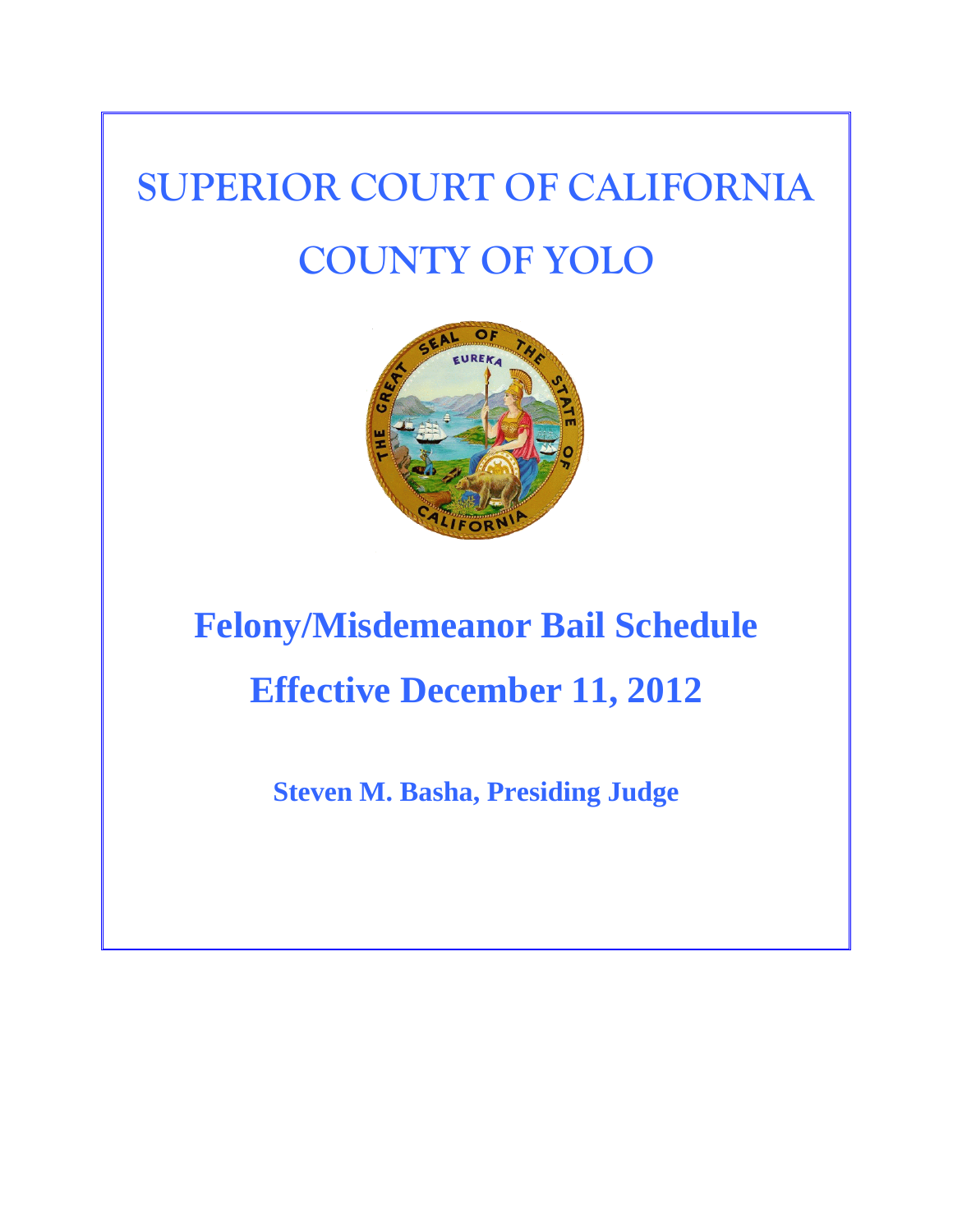### **SUPERIOR COURT OF CALIFORNIA**

#### **COUNTY OF YOLO**



# **Table of Contents**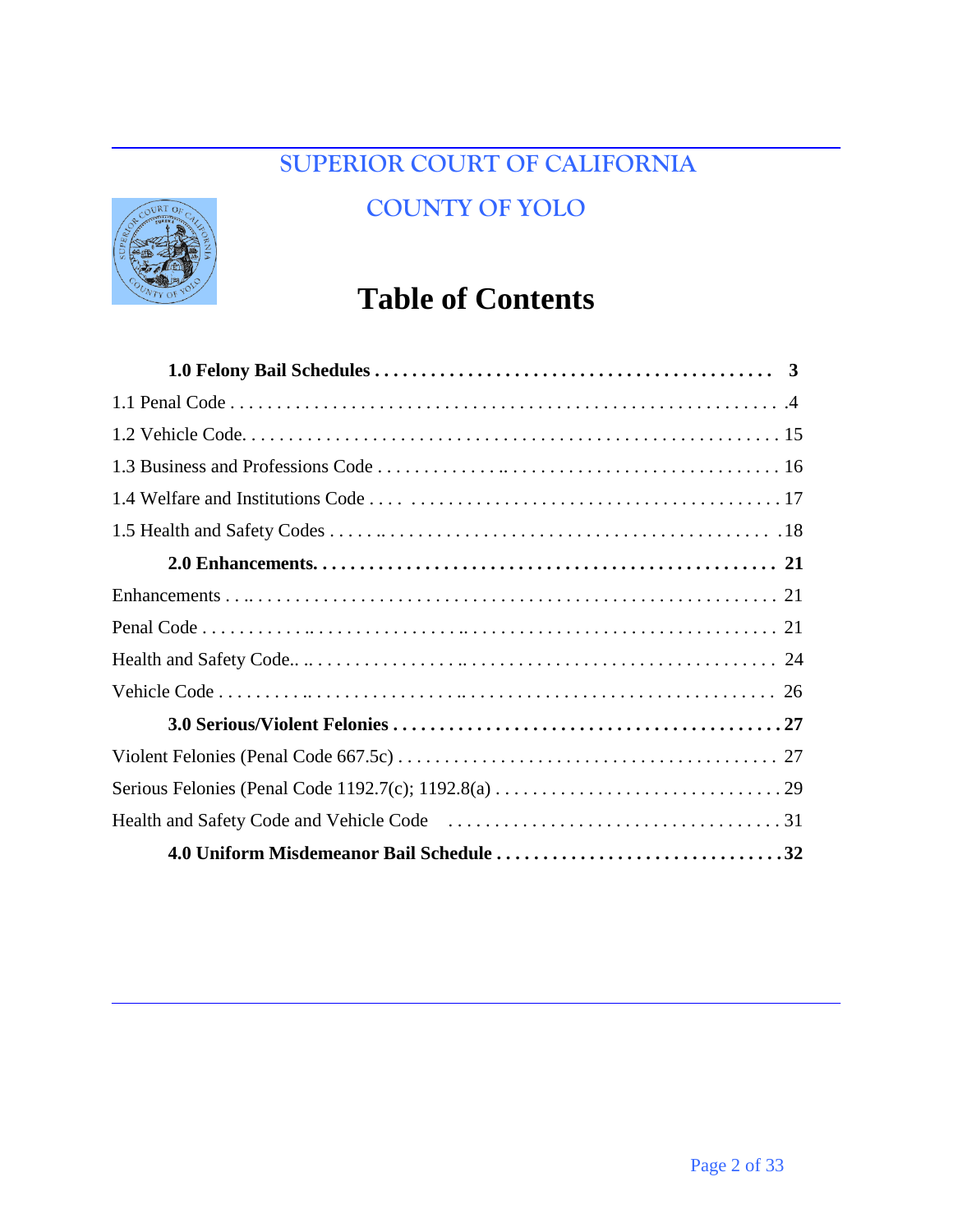#### **SUPERIOR COURT OF CALIFORNIA**



#### **COUNTY OF YOLO**

# **1.0 Felony Bail Schedule**

Pursuant to Penal Code Section 1269(b), the following bail schedule has been adopted by the Superior Court of California, County of Yolo and is to be utilized in setting bail for the release of persons arrested on charges, without warrant, for the alleged commission of any bailable offense, and for Writs of Habeas Corpus. At the first appearance of the defendant or any appearance thereafter, the amount of bail, if any is allowed, shall be at the discretion of the judicial officer. The amount may be greater or less than the amount set forth in this schedule, pursuant to Penal Code section 1275.

- For any felony offense for which the bail is not set forth in this schedule, the presumptive bail is \$20,000.
- When a person is booked on multiple felony charges, the presumptive bail amount shall be the largest amount specified in the schedule for any one of the felony charges, plus applicable enhancements. The stacking of bail is allowed upon order of the court.
- When a person is booked on multiple felony charges, two or more of which constitute a "violent felony" (Penal Code §667.5(c) or a "serious felony" (Penal Code §1192.7(c)), the presumptive amount shall be the aggregate of each violent or serious such charge, unless punishment for a particular charge would be barred by PC 654 (i.e. "stacking" permitted).
- For a felony violation of probation the presumptive bail is \$50,000.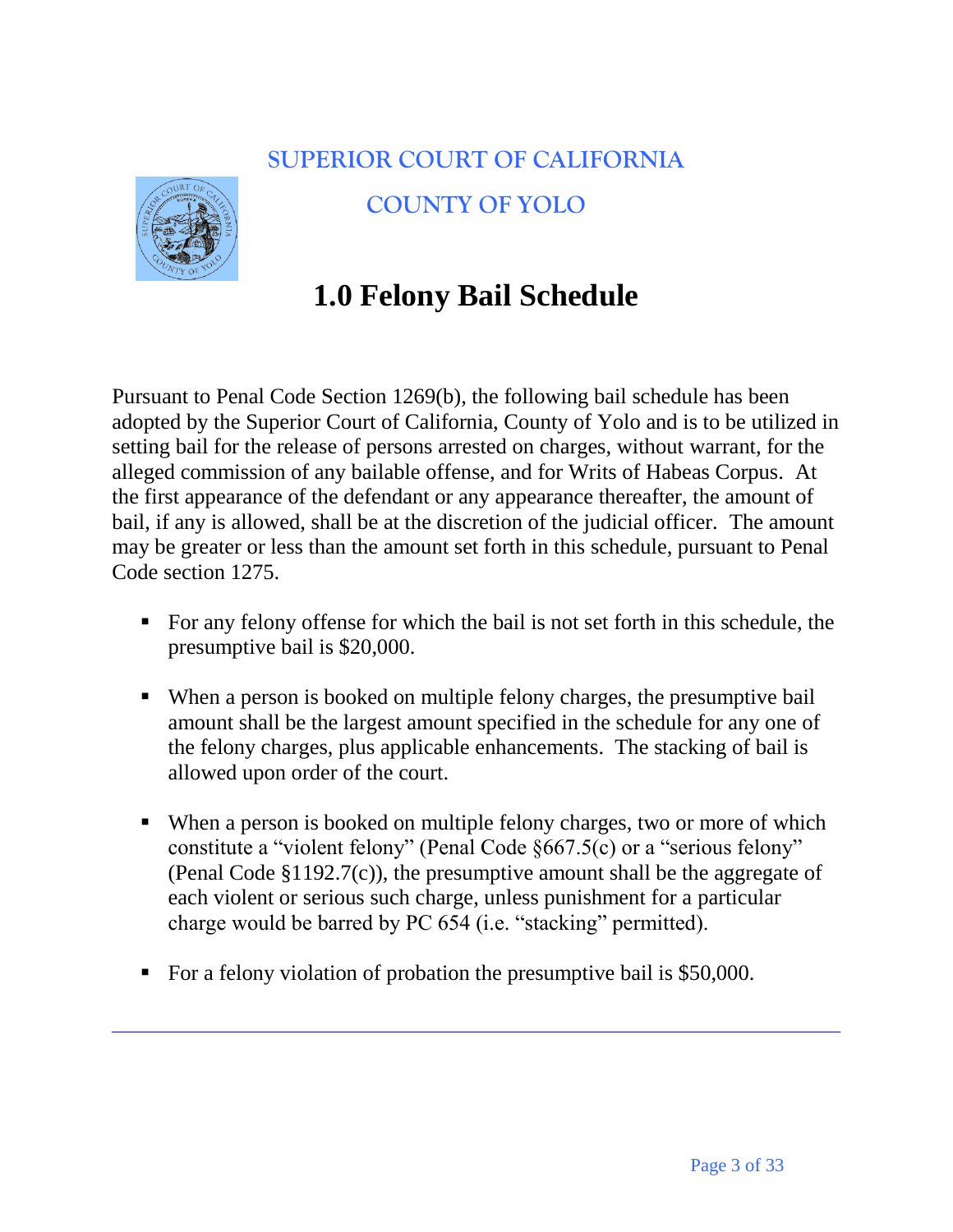## **1.1 Penal Code**

| <b>Penal Code</b><br><b>Section</b> | <b>Offense Description</b>                                                                                  | <b>Presumptive</b><br><b>Bail</b> |
|-------------------------------------|-------------------------------------------------------------------------------------------------------------|-----------------------------------|
| 32                                  | Accessories                                                                                                 | Same as charge                    |
| 76                                  | Threatening Life or Serious Bodily Harm to<br>Public Official, Staff, or Member of Immediate<br>Family      | \$250,000                         |
| 92                                  | <b>Bribery of Judicial Officer</b>                                                                          | \$50,000                          |
| 93                                  | Bribery; Judicial Officer, Juror, etc;<br><b>Asking or Receiving</b>                                        | \$50,000                          |
| 95                                  | Attempt to Influence Juror                                                                                  | \$50,000                          |
| 95.1                                | Threat to Juror; Threatening Jurors Following<br>Verdict in Criminal Proceeding                             | \$250,000                         |
| 113                                 | False Documents - Selling, Distributing,<br>Manufacturing to Conceal True Citizenship                       | \$25,000                          |
| 114                                 | <b>Using False Documents to Conceal True</b><br>Citizenship                                                 | \$25,000                          |
| 136.1(a)                            | Attempting to Prevent or Dissuade any Witness or<br><b>Victim From Testifying</b>                           | \$50,000                          |
| 136.1(b)                            | Attempting to Prevent or Dissuade a Victim or<br>Witness from Making a Report                               | \$50,000                          |
| 136.1(c)                            | <b>Intimidation of Witnesses and Victims</b>                                                                | \$50,000                          |
| 140                                 | <b>Threat to Victim/Witness</b>                                                                             | \$50,000                          |
| 146a(b)                             | Falsely Representing Oneself to be a Public<br>Officer, Investigator, or Inspector in a State<br>Department | \$50,000                          |
| 146e(b)                             | Malicious Disclosure of Address or Telephone<br>Number of a Peace Officer                                   | \$50,000                          |
| 148(d)                              | <b>Taking Firearm from Officer</b>                                                                          | \$50,000                          |
| 148.1                               | <b>False Bomb Threat</b>                                                                                    | \$50,000                          |
| 148.3(b)                            | <b>Falsely Reporting Emergency</b>                                                                          | \$50,000                          |
| 148.10                              | <b>Resisting Peace Officer Causing Great Bodily</b><br>Injury                                               | \$100,000                         |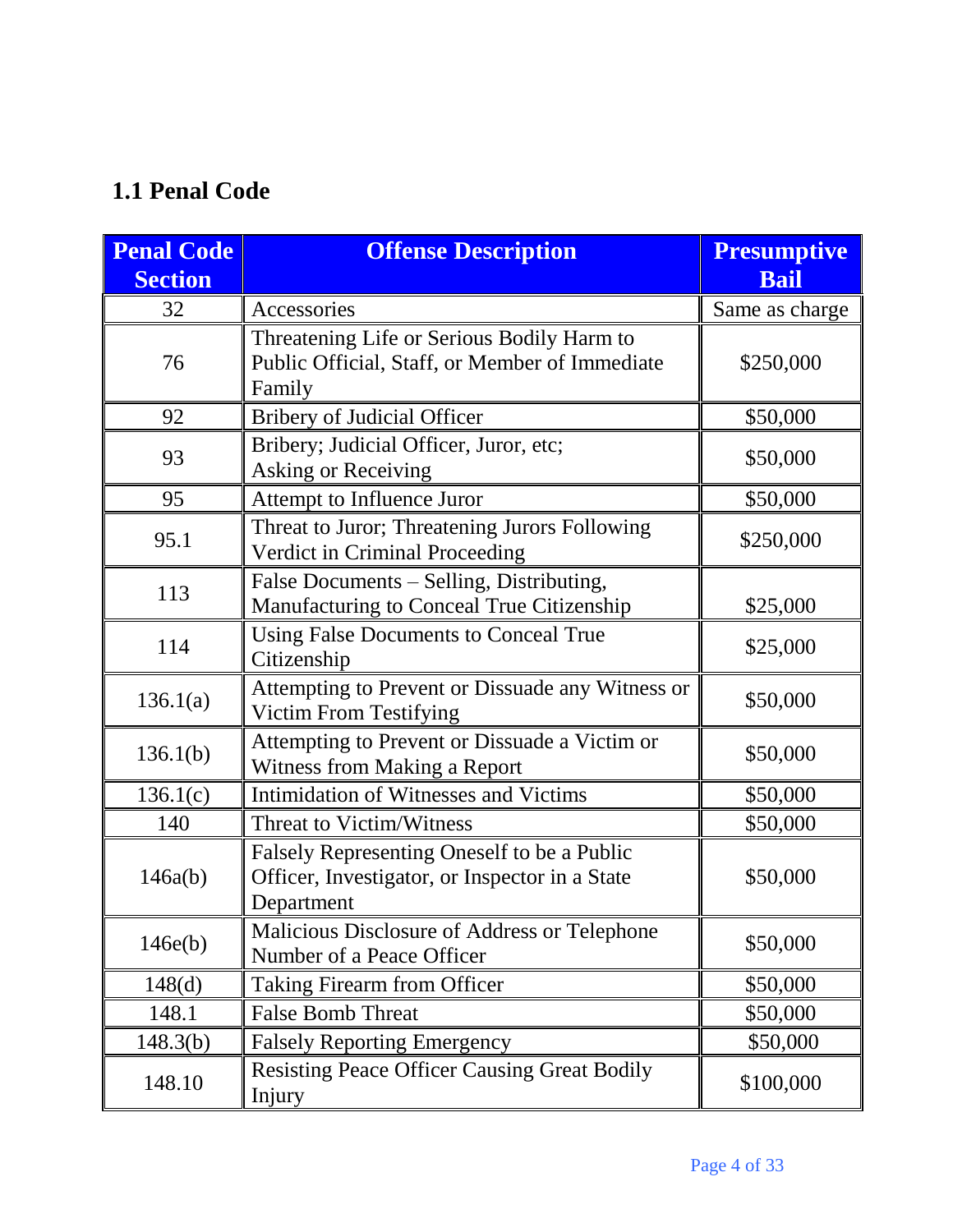| 149                      | <b>Assault and Battery by Officer</b>                                                                | \$50,000                          |
|--------------------------|------------------------------------------------------------------------------------------------------|-----------------------------------|
|                          |                                                                                                      |                                   |
| <b>Penal Code</b>        | <b>Offense Description</b>                                                                           | <b>Presumptive</b>                |
| <b>Section</b>           |                                                                                                      | <b>Bail</b>                       |
| 165                      | Bribery of Councilman, Supervisor, etc.                                                              | \$25,000                          |
| 166(c)(4)                | Violation of Protective Order/Prior Conviction                                                       | \$50,000                          |
| 182(a)(1)<br>To $(a)(5)$ | Conspiracy:<br>To Commit any Misdemeanor<br>To Commit any Felony                                     | Same as<br>substantive<br>offense |
| 182(a)(6)                | Conspiracy: To Commit Crime Against Person of<br><b>Certain Federal or State Officers</b>            | \$100,000                         |
| 186.10                   | <b>Money Laundering</b>                                                                              | $$20,000$ or<br>amount alleged    |
| 186.22                   | <b>Criminal Gang Activity</b>                                                                        | \$25,000                          |
| 186.26                   | Soliciting/Coercing Gang Activity                                                                    | \$50,000                          |
| 186.28                   | Supplying or Selling Firearm Used in Street Gang<br>Activity                                         | \$50,000                          |
| 187-189                  | Murder, First Degree<br>Murder, Second Degree                                                        | No Bail                           |
| 191.5                    | Gross Vehicular Manslaughter While Intoxicated                                                       | \$250,000                         |
| 192(a)                   | <b>Voluntary Manslaughter</b>                                                                        | \$100,000                         |
| 192(b)                   | <b>Involuntary Manslaughter</b>                                                                      | \$100,000                         |
| 192(c)(1)                | Vehicular Manslaughter                                                                               | \$30,000                          |
| 192(c)(2)                | Vehicular Manslaughter while Intoxicated without<br><b>Gross Negligence</b>                          | \$100,000                         |
| 192(c)(3)                | Vehicular Manslaughter for Staging Car Collision<br>for Purposes of Presenting False Insurance Claim | \$100,000                         |
| 203                      | Mayhem                                                                                               | \$100,000                         |
| 205                      | Mayhem, Aggravated                                                                                   | 1 Million                         |
| 206                      | Torture                                                                                              | 1 Million                         |
| 207                      | Kidnapping                                                                                           | \$100,000                         |
| 207(b)                   | Kidnapping a Victim Under 14 for Sexual<br>Conduct                                                   | 1 Million                         |
| 209(a)                   | Kidnapping for Ransom or Extortion                                                                   | 1 Million                         |
| 209(b)                   | Kidnapping for Robbery, Sexual Assault                                                               | 1 Million                         |
| 209.5                    | Kidnapping During the Commission of a                                                                |                                   |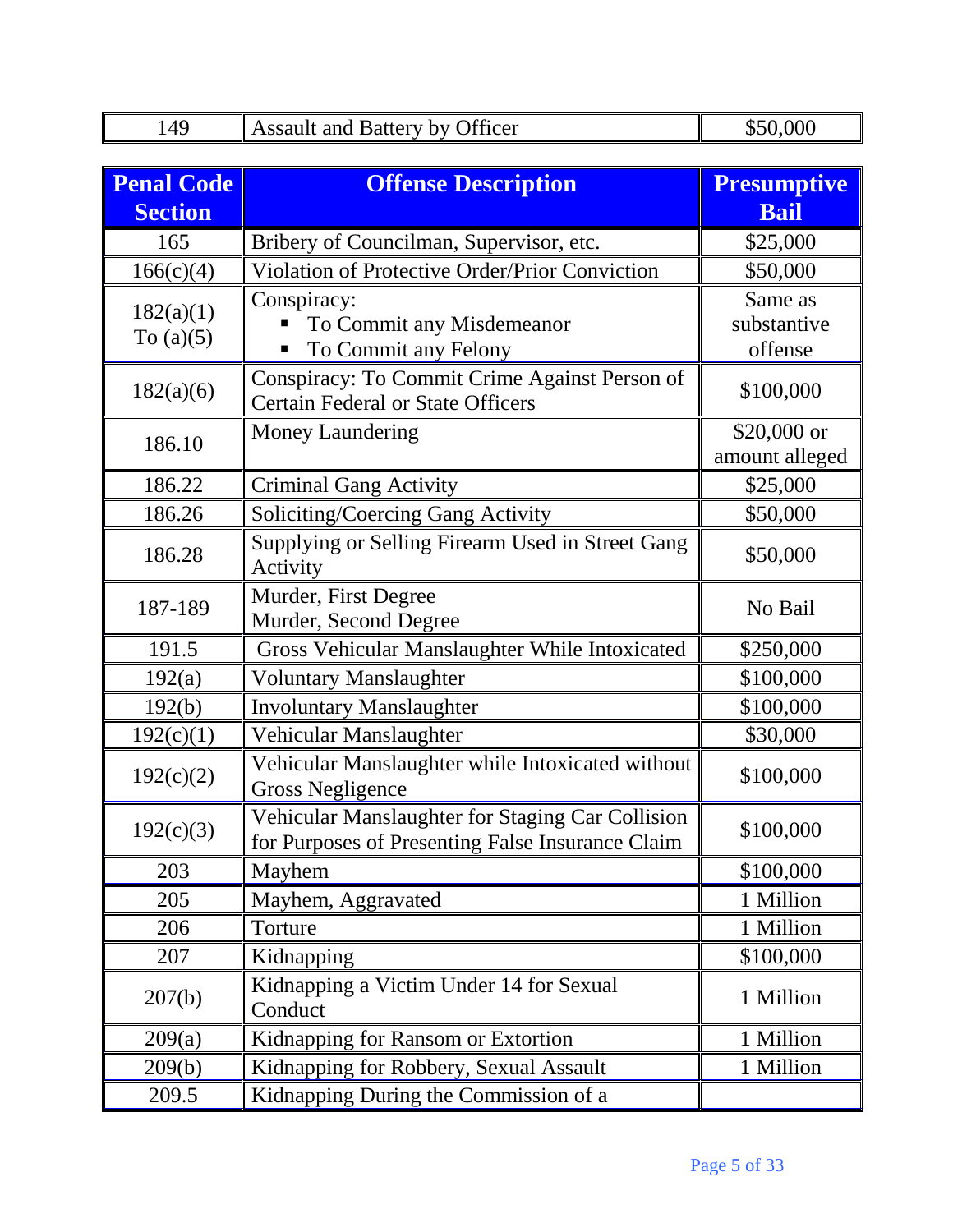| - |  |
|---|--|

| <b>Penal Code</b> | <b>Offense Description</b>                                                               | <b>Presumptive</b> |
|-------------------|------------------------------------------------------------------------------------------|--------------------|
| <b>Section</b>    |                                                                                          | <b>Bail</b>        |
| 210.5             | False Imprisonment, Using Person as Shield                                               | \$100,000          |
| 211/212.5(a)      | <b>First Degree Robbery</b>                                                              | \$100,000          |
| 211/212.5(c)      | <b>Second Degree Robbery</b>                                                             | \$50,000           |
| 215               | Carjacking                                                                               | \$100,000          |
| 217.1(a)          | <b>Assault on Public Official</b>                                                        | \$100,000          |
| 217.1(b)          | Attempt to Kill Public Official                                                          | 1 Million          |
| 218.1             | <b>Obstruction on or Near Railroad Tracks that</b><br>Causes Derailing, Damage or Injury | \$100,000          |
|                   | Train Derailing or Firing Bridge                                                         | 1 Million          |
| 219               | <b>With Death</b>                                                                        | <b>NO BAIL</b>     |
| 219.1             | Throwing Missile at Common Carrier Vehicle<br>with Bodily Harm                           | \$75,000           |
| 219.2             | Throwing Missile or Shooting at Train or Other<br>Conveyance                             | \$25,000           |
| 220               | Assault with Intent to Commit Mayhem, Rape,<br>Sodomy                                    | \$100,000          |
| 222               | Administering Controlled Substances or<br>Anesthetic to Aid Felony                       | \$50,000           |
| 236               | <b>False Imprisonment</b>                                                                | \$25,000           |
| 236.1             | Human Trafficking                                                                        | \$100,000          |
| 241.1 to          |                                                                                          | \$25,000           |
| 241.7             | <b>Assault on a Custodial Officer</b>                                                    |                    |
| 243(c)            | Battery on Peace Officer, Custodial Officer,                                             |                    |
|                   | Fire fighter, etc., with injury                                                          | \$50,000           |
| 243(d)            | <b>Battery with Serious Bodily Injury</b>                                                | \$50,000           |
| 244               | <b>Assault with Chemicals</b>                                                            | \$100,000          |
| 245(a)(1)         | Assault with Deadly Weapon or Force Likely to<br><b>Produce Great Bodily Injury</b>      | \$25,000           |
| 245(a)(2)         | <b>Assault with a Firearm</b>                                                            | \$75,000           |
| 245(a)(3)         | Assault with a Machine Gun                                                               | \$150,000          |
| 245(c)            | Assault with Deadly Weapon or with Force                                                 | \$100,000          |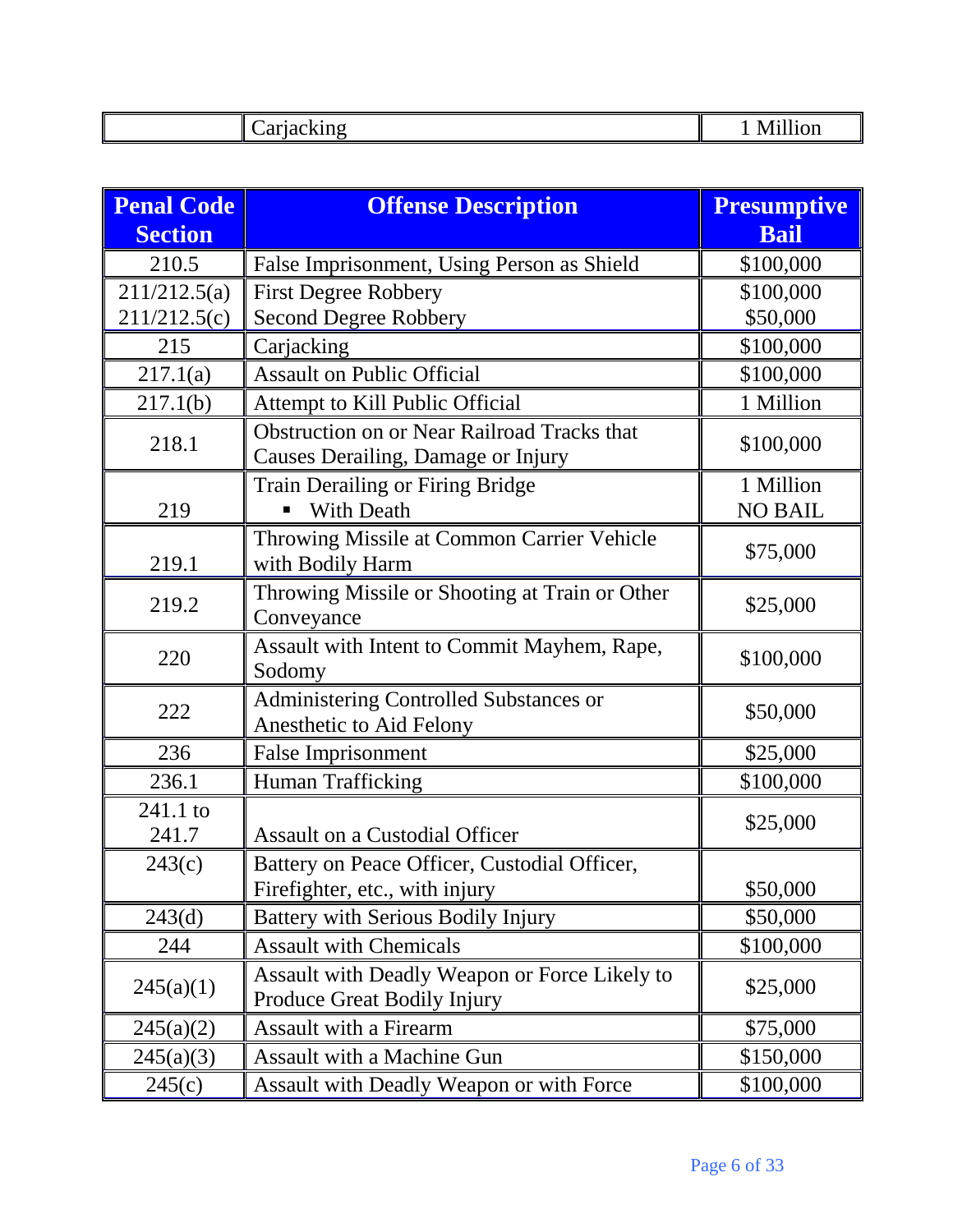| Likely to Produce Great Bodily Injury Upon |  |
|--------------------------------------------|--|
| Police Officer, Other Than Firearm         |  |

| <b>Penal Code</b><br><b>Section</b> | <b>Offense Description</b>                                                                                                               | <b>Presumptive</b><br><b>Bail</b> |
|-------------------------------------|------------------------------------------------------------------------------------------------------------------------------------------|-----------------------------------|
| 245(d)(1)                           | <b>Assault with Firearm on Peace Officer or</b><br>Firefighter                                                                           | \$250,000                         |
| (d)(2)                              | <b>Assault with Semi-automatic Rifle Upon Peace</b><br>Officer or Firefighter                                                            | \$500,000                         |
| (d)(3)                              | Assault with Machine Gun Upon Peace<br>Officer/Firefighter                                                                               | \$500,000                         |
| 245.2                               | Assault with a Deadly Weapon upon<br><b>Transportation Worker</b>                                                                        | \$50,000                          |
| 245.3                               | Assault with a Deadly Weapon upon Custodial<br>Officer                                                                                   | \$50,000                          |
| 245.5(a)                            | Assault / Deadly Weapon on School Employee                                                                                               | \$50,000                          |
| (b)                                 | <b>Assault with Firearm Upon School Employee</b><br>Assault with Stun Gun/Taser Upon School<br>Employee                                  | \$100,000                         |
| (c)                                 |                                                                                                                                          | \$50,000                          |
| 246                                 | Shooting at Inhabited Dwelling, Vehicle, or<br>Aircraft                                                                                  | \$100,000                         |
| 246.3                               | <b>Grossly Negligent Discharge of Firearm</b>                                                                                            | \$25,000                          |
| 247.5                               | Discharging Laser at Aircraft                                                                                                            | \$50,000                          |
| 261                                 | Rape                                                                                                                                     | \$150,000                         |
| 261.5(a)                            | <b>Unlawful Sexual Intercourse</b>                                                                                                       | \$20,000                          |
| (b)                                 | with a minor who is not more than 3 years older<br>or younger than the perpetrator                                                       | \$25,000                          |
| (c)                                 | with a minor who is more than 3 years younger<br>than the perpetrator                                                                    | \$25,000                          |
| (d)                                 | Any person 21 years of age or older who engages<br>in an act of unlawful sexual intercourse with a<br>minor who is under 16 years of age | \$50,000                          |
| 262                                 | <b>Spousal Rape</b>                                                                                                                      | \$150,000                         |
| 264.1                               | Rape in Concert with Force or Violence                                                                                                   | \$250,000                         |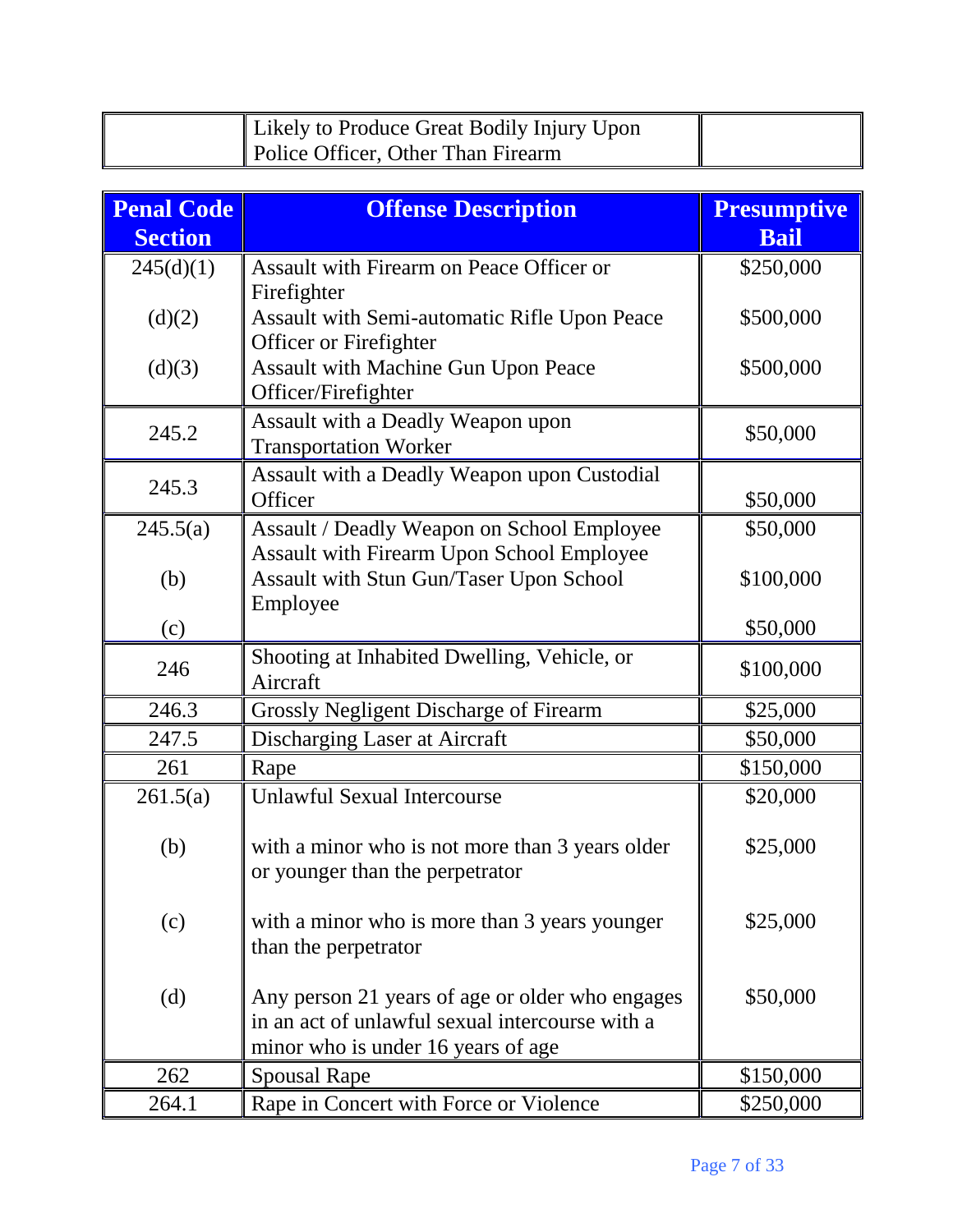| 266f | Sale of Person for Immoral Purposes | \$50,000 |
|------|-------------------------------------|----------|
| 266g | <b>Prostituting Wife</b>            | \$50,000 |

| <b>Penal Code</b> | <b>Offense Description</b>                                                                                                                            | <b>Presumptive</b> |
|-------------------|-------------------------------------------------------------------------------------------------------------------------------------------------------|--------------------|
| <b>Section</b>    |                                                                                                                                                       | <b>Bail</b>        |
| 266h              | Pimping                                                                                                                                               | \$50,000           |
|                   | Under Age 16                                                                                                                                          | \$100,000          |
| 266i              | Pandering                                                                                                                                             | \$50,000           |
|                   | Under Age 16                                                                                                                                          | \$100,000          |
| 266j              | Procurement of Child Under 16 for Lewd and<br><b>Lascivious Acts</b>                                                                                  | \$100,000          |
| 267               | <b>Abduction for Purposes of Prostitution</b>                                                                                                         | \$50,000           |
| 269               | Aggravated Sexual Assault - Upon a Child Under<br>14 and 10 or More Years Younger than Defendant<br>$(P.C. 261(a)(2), 264.1, 286, 288a$ or $289(a)$ ) | 1 Million          |
| 271               | Abandonment of Child Under 14                                                                                                                         | \$50,000           |
| 273a(a)           | Child Abuse / Endangerment                                                                                                                            | \$50,000           |
| 273ab             | Child Abuse Resulting in Death                                                                                                                        | 1 Million          |
| 273d              | <b>Child Beating</b>                                                                                                                                  | \$50,000           |
| 273.5(a)          | Inflict Corporal Injury on Current or Former<br><b>Spouse or Cohabitant</b>                                                                           | \$25,000           |
| 273.5(e)          | Spousal Abuse with Prior                                                                                                                              | \$100,000          |
| 273.6             | Violation of Court Order with a Prior                                                                                                                 | \$50,000           |
| 278               | <b>Child Concealment</b>                                                                                                                              | \$100,000          |
| 278.5             | Child Concealment – by Person with Right to<br><b>Custody or Visitation</b>                                                                           | \$25,000           |
| 286               | Sodomy                                                                                                                                                |                    |
|                   | $(b)(1)$ -- Victim Under 18                                                                                                                           | \$25,000           |
|                   | $(b)(2)$ -- Victim Under 16                                                                                                                           | \$50,000           |
|                   | $(c)(1)$ -- Victim Under 14                                                                                                                           | \$150,000          |
|                   | (d) -- In Concert with Force or Fear                                                                                                                  | \$200,000          |
|                   | (e) -- While Incarcerated                                                                                                                             | \$20,000           |
|                   | (f) -- While Victim not Conscious of the Nature of                                                                                                    | \$150,000          |
|                   | Act<br>(g) -- Victim Incapable of Consent Because of<br>Mental or Physical Disability                                                                 | \$150,000          |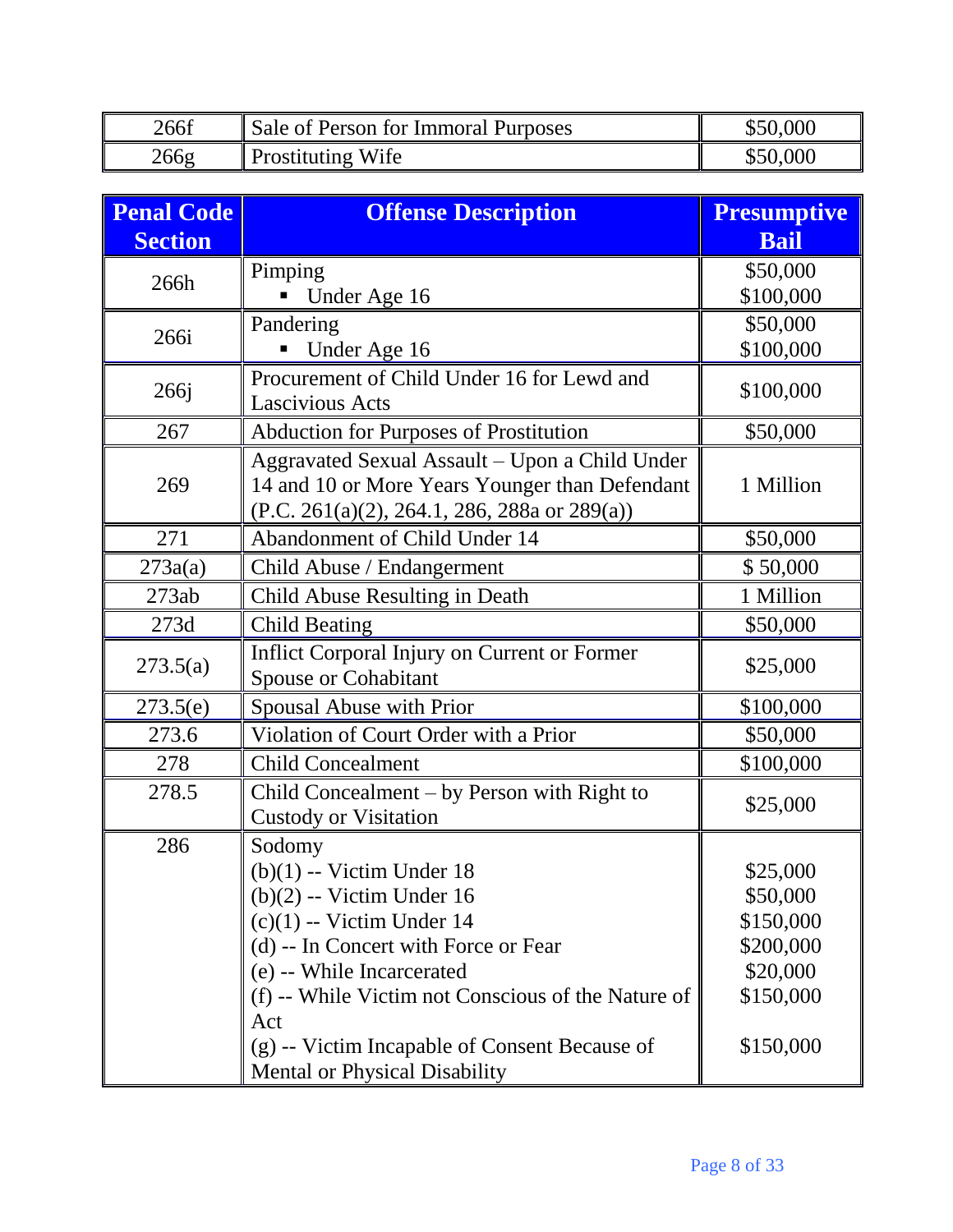| <b>Penal Code</b> | <b>Offense Description</b>                       | <b>Presumptive</b> |
|-------------------|--------------------------------------------------|--------------------|
| <b>Section</b>    |                                                  | <b>Bail</b>        |
|                   | Lewd Act on Child                                |                    |
|                   | (a) -- Victim Under 14                           | \$150,000          |
|                   | $(b)(1)$ Use of Force or Fear                    | \$250,000          |
| 288               | (b)(2) By Caretaker Upon Dependent Adult         | \$250,000          |
|                   | by Use of Force or Fear                          |                    |
|                   | $(c)(1)$ Victim 14 or 15                         | \$150,000          |
|                   | (c)(2) by Caretaker Upon Dependent Adult         | \$150,000          |
|                   | <b>Oral Copulation:</b>                          |                    |
|                   | $(b)(1)$ -- Victim Under 18                      | \$25,000           |
| 288a              | $(b)(2) -$ Victim Under 16                       | \$50,000           |
|                   | $(c)(1)$ -- Victim Under 14                      | \$150,000          |
|                   | $(c)(2) -$ Use of Force/Fear                     | \$150,000          |
|                   | (d) -- In Concert with Force or Fear             | \$250,000          |
|                   | (e) -- While Incarcerated                        | \$20,000           |
|                   | (f) -- Victim Unconscious of Nature of Act       | \$150,000          |
|                   | (g) -- Victim Incapable of Consent Because of    | \$150,000          |
|                   | <b>Mental or Physical Disability</b>             |                    |
|                   | Distribution or Exhibition of Lewd Material to   |                    |
| 288.2             | Minor                                            | \$50,000           |
| 288.3             | Contacting Minor for Purpose of Engaging in      | \$150,000          |
|                   | Lewd Behavior                                    |                    |
| 288.4(b)          | Arrangement of Meeting with Minor for Lewd       | \$100,000          |
|                   | <b>Behavior</b>                                  |                    |
| 288.5             | Engaging in 3 or More Acts of Substantial Sexual |                    |
|                   | Conduct with Child Under 14                      | \$500,000          |
| 288.7(a)          | Sexual intercourse or sodomy with a Child 10 yrs | 2 Million          |
|                   | or younger                                       |                    |
|                   |                                                  |                    |
| (b)               | Oral Copulation or Sexual Penetration with a     | 1 Million          |
|                   | Child 10 yrs or younger                          |                    |
| $289(a)-(g)$      | Rape by Foreign Object                           | \$150,000          |
| (h)               | -- Victim Under 18                               | \$25,000           |
| (i)               | -- Victim Under 16                               | \$50,000           |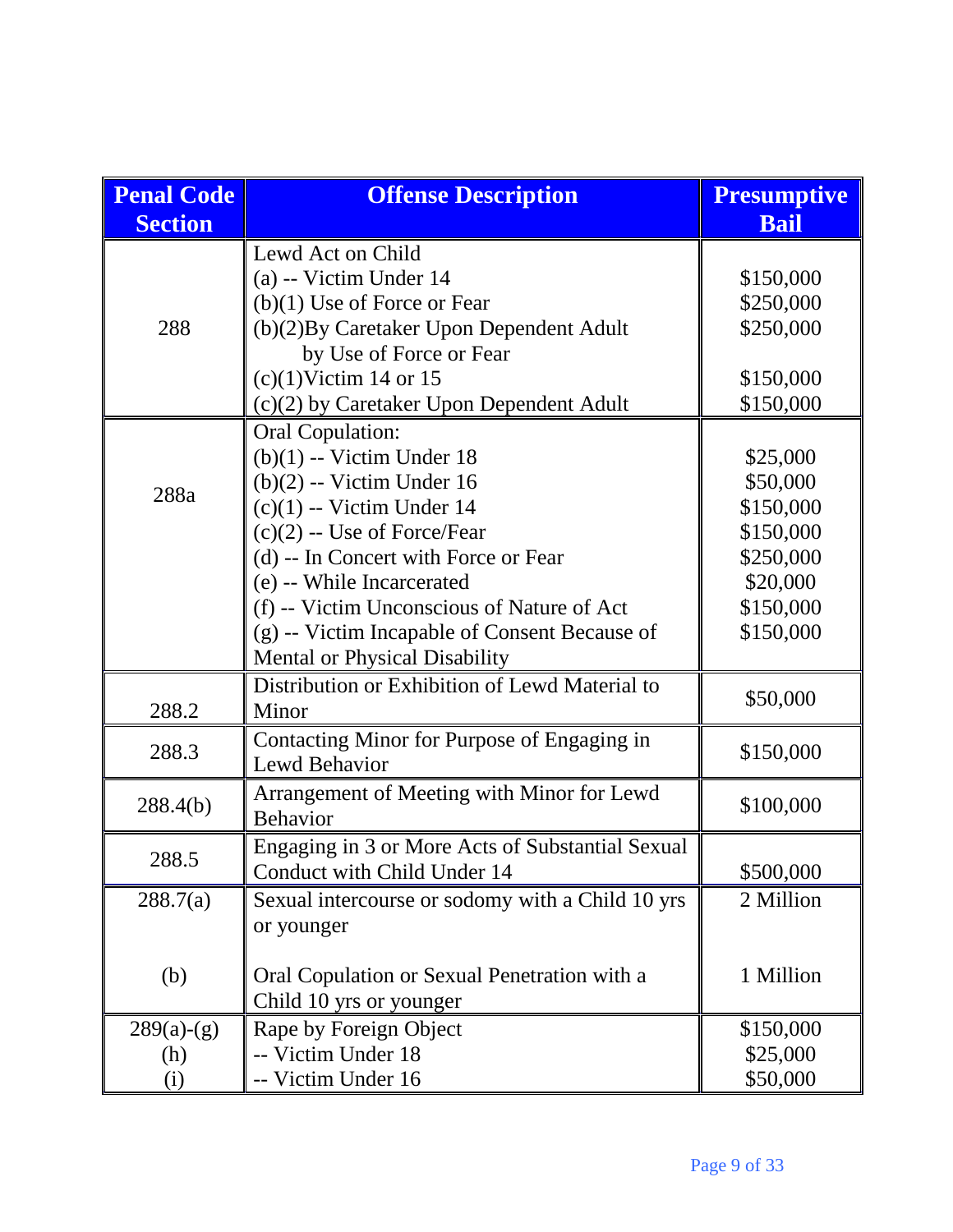|--|

| <b>Penal Code</b><br><b>Section</b> | <b>Offense Description</b>                                                                                                                         | <b>Presumptive</b><br><b>Bail</b>              |
|-------------------------------------|----------------------------------------------------------------------------------------------------------------------------------------------------|------------------------------------------------|
| 290.018(b)                          | Willfully Failing to Register Pursuant to PC 290<br>on any Offense and Prior Conviction for PC<br>262(a)(1), 264.1, 286, 288, 288(a), 288.5 or 289 | \$50,000                                       |
| 290.018(f)                          | Failure to Verify Registration Every 90 days<br>Pursuant to PC 290.012                                                                             | \$75,000                                       |
| 298.2                               | Tampering with DNA Samples                                                                                                                         | \$25,000                                       |
| 311.1                               | Bringing into State Matter Depicting Child in<br><b>Sexual Conduct</b>                                                                             | \$250,000                                      |
| 311.2(c)                            | Bringing Obscene Matter into the State                                                                                                             | \$50,000                                       |
| 311.4(b)<br>(c)                     | Using Minor to Assist in Distribution of Obscene<br>Matter – Posing or Modeling Involving Sexual<br>Conduct                                        | \$250,000                                      |
| 314(1)                              | Indecent Exposure with Prior                                                                                                                       | \$50,000                                       |
| 347                                 | Poisoning Food, Drink, Spring, Well, etc.                                                                                                          | \$100,000                                      |
| 368(b)(1)                           | <b>Elder Abuse</b>                                                                                                                                 | \$50,000                                       |
| (b)(2)                              |                                                                                                                                                    | \$100,000                                      |
| (b)(3)                              |                                                                                                                                                    | \$250,000                                      |
| 405 <sub>b</sub>                    | Lynching                                                                                                                                           | \$100,000                                      |
| 417(c)                              | Brandishing Firearm in Presence of Peace Officer                                                                                                   | \$50,000                                       |
| 417.6                               | Intentional Infliction of Serious Bodily Injury<br>with Weapon                                                                                     | \$50,000                                       |
| 417.8                               | <b>Exhibiting Weapon at Peace Officer</b>                                                                                                          | \$100,000                                      |
| 422                                 | Threats of Great Bodily Injury or Death                                                                                                            | \$25,000                                       |
| 451                                 | Arson<br>(a) -- with Great Bodily Injury<br>(b) -- Inhabited Structure or Property<br>(c) -- Structure or Forest Land<br>(d) -- Personal Property  | \$250,000<br>\$150,000<br>\$50,000<br>\$25,000 |
| 451.5                               | <b>Aggravated Arson</b>                                                                                                                            | 1 Million                                      |
| 452                                 | <b>Recklessly Causing a Fire:</b><br>(a) -- With Great Bodily Injury<br>(b) -- Inhabited Structure                                                 | \$100,000<br>\$50,000                          |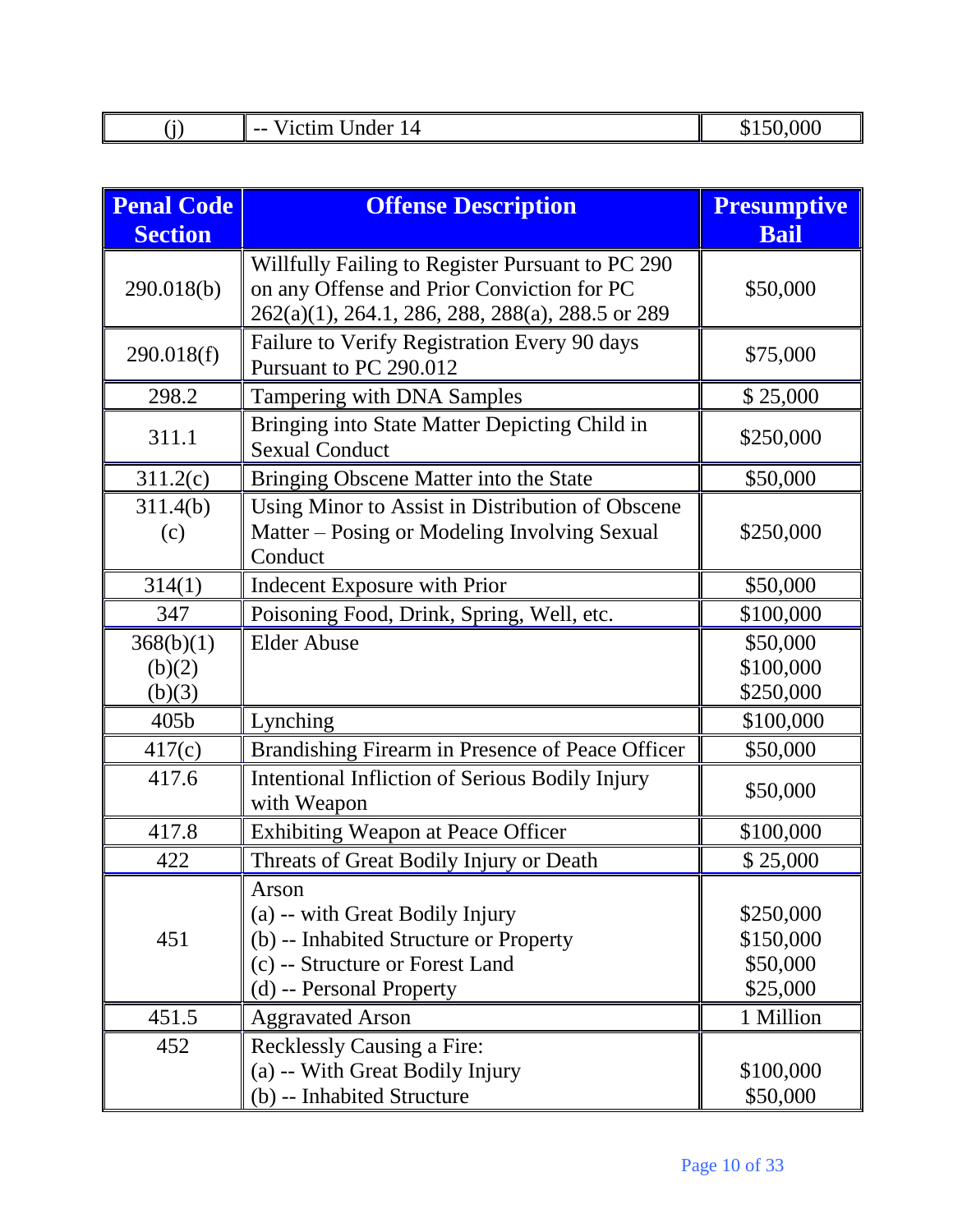|        | $\parallel$ (c) -- Structure or Forest Land        | \$25,000 |
|--------|----------------------------------------------------|----------|
| 453(a) | <b>Possession of Explosive or Flammable Matter</b> | \$25,000 |

| <b>Penal Code</b><br><b>Section</b> | <b>Offense Description</b>                                                                                                         | <b>Presumptive</b><br><b>Bail</b>   |
|-------------------------------------|------------------------------------------------------------------------------------------------------------------------------------|-------------------------------------|
| 454                                 | <b>Arson During State of Emergency</b>                                                                                             | \$250,000                           |
| 455                                 | Arson, Attempt                                                                                                                     | Same as<br>accomplished<br>bail     |
| 459, 460(a)                         | First Degree Burglary of Inhabited Dwelling                                                                                        | \$50,000                            |
| 464                                 | Burglary -- with Explosives                                                                                                        | \$50,000                            |
| 487(c)                              | <b>Grand Theft Person</b>                                                                                                          | \$25,000                            |
| (d)                                 | <b>Grand Theft Auto/Firearm</b>                                                                                                    | \$25,000                            |
| 503                                 | Embezzlement                                                                                                                       | $$20,000$ or<br><b>Amount Taken</b> |
| 529                                 | <b>False Personation</b>                                                                                                           | \$100,000                           |
| 530.5                               | <b>Identity Theft</b>                                                                                                              | \$100,000                           |
| 594(b)(1)                           | Vandalism, Destruction                                                                                                             | \$20,000 or<br>Amount of<br>Damage  |
| 594.4                               | Defacing Structure w/Acid                                                                                                          | $$20,000$ or<br>Amount of<br>Damage |
| 594.7                               | <b>Vandalism with Priors</b>                                                                                                       | $$20,000$ or<br>Amount of<br>Damage |
| 626.9                               | Possession of Gun on School Grounds                                                                                                | \$50,000                            |
| 646.9(a)                            | Stalking                                                                                                                           | \$50,000                            |
| 646.9(b)                            | Stalking with Temporary Restraining Order,<br>Injunction or Any Other Court Order that<br>Prohibits Behavior Set Forth in 646.9(a) | \$100,000                           |
| 646.9(c)                            | <b>Stalking Following a Conviction of a Felony</b><br>Pursuant to PC 273.5, 273.6 or 422                                           | \$150,000                           |
| 647.6                               | Annoying or Molesting Child Under 18                                                                                               | \$100,000                           |
| 653f                                | <b>Solicitation to Commit Felony</b>                                                                                               | Same as<br>underlying               |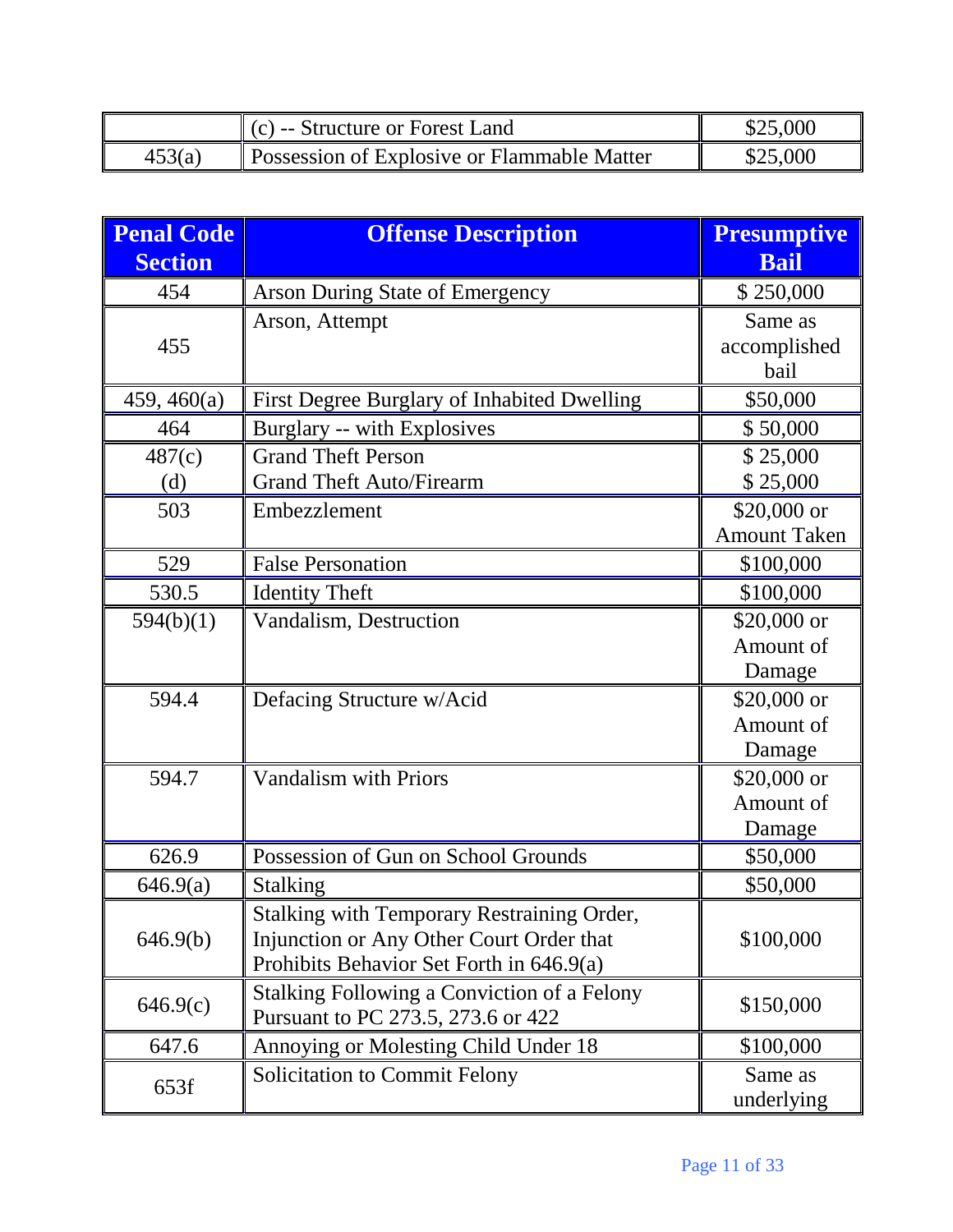| <b>Penal Code</b><br><b>Section</b> | <b>Offense Description</b>                                                                                                            | <b>Presumptive</b><br><b>Bail</b>                                                                                  |
|-------------------------------------|---------------------------------------------------------------------------------------------------------------------------------------|--------------------------------------------------------------------------------------------------------------------|
| 653t(d)                             | Interrupting Transmission of an Emergency<br><b>Communication When it Results in Serious</b><br><b>Bodily Injury or Property Loss</b> | \$100,000                                                                                                          |
| 664                                 | Attempt                                                                                                                               | Same as<br>underlying<br>offense                                                                                   |
| 664/187                             | Attempt/Murder, Premeditated<br><b>Not Premeditated</b>                                                                               | <b>NO BAIL</b><br>\$500,000                                                                                        |
| 1320(b)                             | Failure to Appear on Felony                                                                                                           | \$50,000<br>added to the<br>previously set bail<br>amount for underlying<br>charges                                |
| 1551                                | <b>Fugitive Warrant</b>                                                                                                               | Use the largest amount<br>of bail based on the<br>underlying charge and<br>double it, but no less<br>than \$50,000 |
| 4501                                | Assault with a Deadly Weapon - Prison Inmate<br>not Serving Life                                                                      | 1 Million                                                                                                          |
| 4501.1                              | <b>Inmate Committing Battery Upon State Prison</b><br>Officer                                                                         | 1 Million                                                                                                          |
| 4501.5                              | Battery on Non-Inmate by Prison Inmate                                                                                                | 1 Million                                                                                                          |
| 4502                                | Possession of Weapon by Prison Inmate                                                                                                 | 1 Million                                                                                                          |
| 4502(b)                             | Manufacturing or Attempting to Manufacture an<br><b>Instrument or Weapon</b>                                                          | 1 Million                                                                                                          |
| 4503                                | Holding of Hostages by Prison Inmate                                                                                                  | 1 Million                                                                                                          |
| 4530<br>(a)<br>(b)                  | Escape or Attempt to Escape from Prison<br>-- With Force or Violence<br>-- Without Force or Violence                                  | 1 Million                                                                                                          |
| 4532                                | Escape or Attempt to Escape from County or City<br>Jail, Farm or Camp<br>With Force<br><b>Without Force</b>                           | 1 Million                                                                                                          |
| 4573                                | Smuggling Controlled Substance into Prison,                                                                                           | \$50,000                                                                                                           |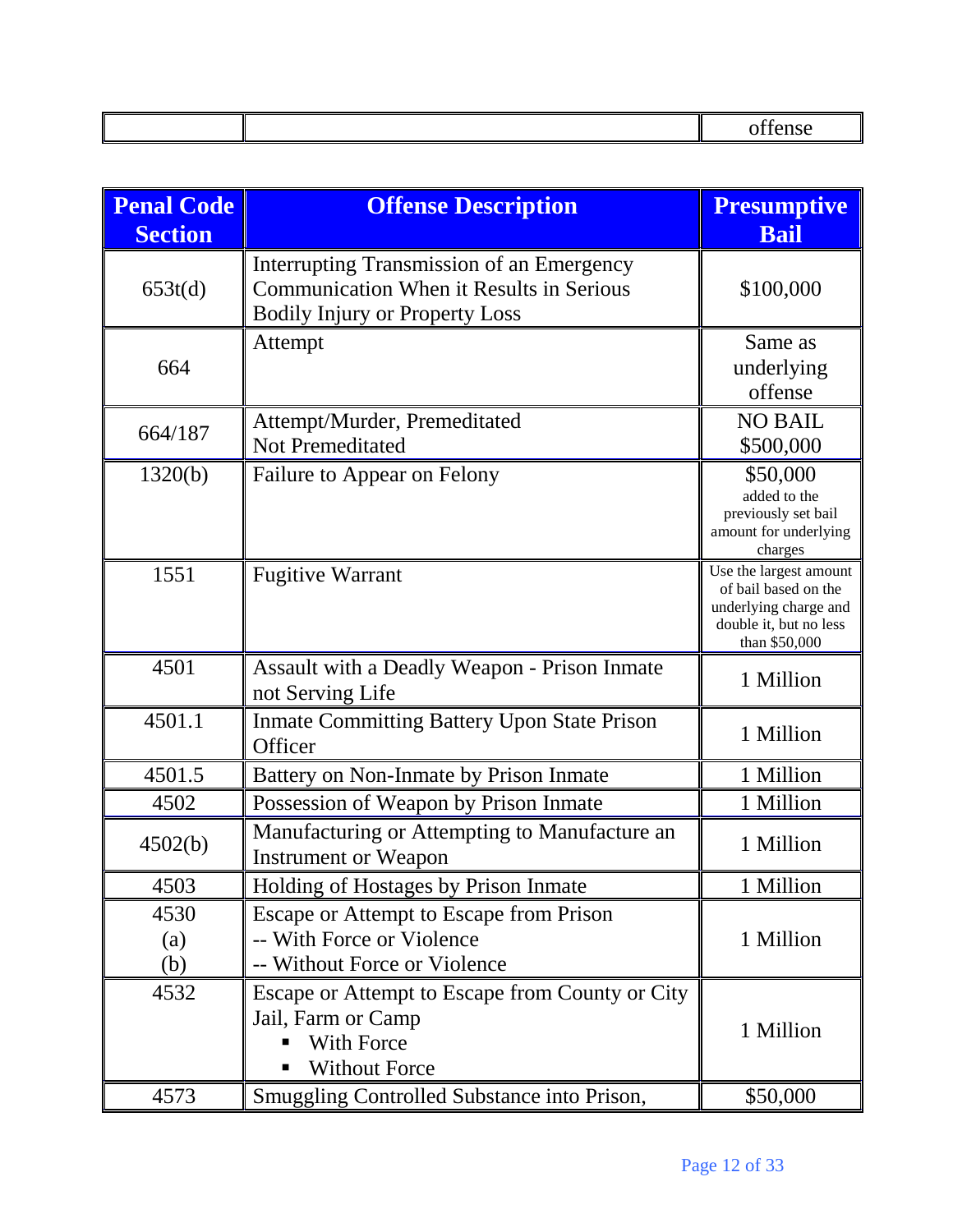|      | Camp, or Jail                        |          |
|------|--------------------------------------|----------|
| 4374 | Smuggling Weapon into Jail or Prison | \$50,000 |

| <b>Penal Code</b>    | <b>Offense Description</b>                                                                        | <b>Presumptive</b>   |
|----------------------|---------------------------------------------------------------------------------------------------|----------------------|
| <b>Section</b>       |                                                                                                   | <b>Bail</b>          |
| 11411(b)<br>11411(c) | Terrorizing<br><b>Terrorizing Religious Symbol</b>                                                | \$50,000<br>\$50,000 |
| 11418(a)(1)          | Possession, Manufacture or Use of Weapon of<br><b>Mass Destruction</b>                            | 1 Million            |
| 11418(b)(1)          | Use of Weapon of Mass Destruction Against a<br>Person                                             | 5 Million            |
| 11418(b)(2)          | Use of Weapon of Mass Destruction that May<br><b>Cause GBI or Death</b>                           | 5 Million            |
| 11418(b)(3)          | Use of Weapon of Mass Destruction in Water or<br>Food                                             | 5 Million            |
| 11418(b)(4)          | Use of Weapon of Mass Destruction Against<br><b>Animals or Crops</b>                              | 1 Million            |
| 11418(c)             | Use of Weapon of Mass Destruction Against<br><b>Natural Resources</b>                             | 1 Million            |
| 11418(d)             | <b>Manufacturing Pathogens</b>                                                                    | 1 Million            |
| 11418.5              | Credible Threat to Use Weapon of Mass<br>Destruction                                              | 1 Million            |
| 18710                | Possession of Destructive Device                                                                  | \$50,000             |
| 18715                | Carrying or Placing Explosive in Public Place                                                     | \$100,000            |
| 18720                | Intention to Make Destructive Device Without<br>Valid Permit                                      | \$150,000            |
| 18725                | Carrying or Placing Explosives on<br><b>Transportation Vehicles</b>                               | \$100,000            |
| 18740                | Destructive Device or Explosive --<br>Possession, Ignition, or Explosion with Intent to<br>Injure | 1 Million            |
| 18745                | Destructive Device or Explosive with Intent to<br>Murder                                          | 1 Million            |
| 18750                | Destructive Device or Explosive<br>Causing Bodily Injury                                          | 1 Million            |
| 18755                | <b>Explosion of Destructive Device Causing Death</b>                                              | 1 Million            |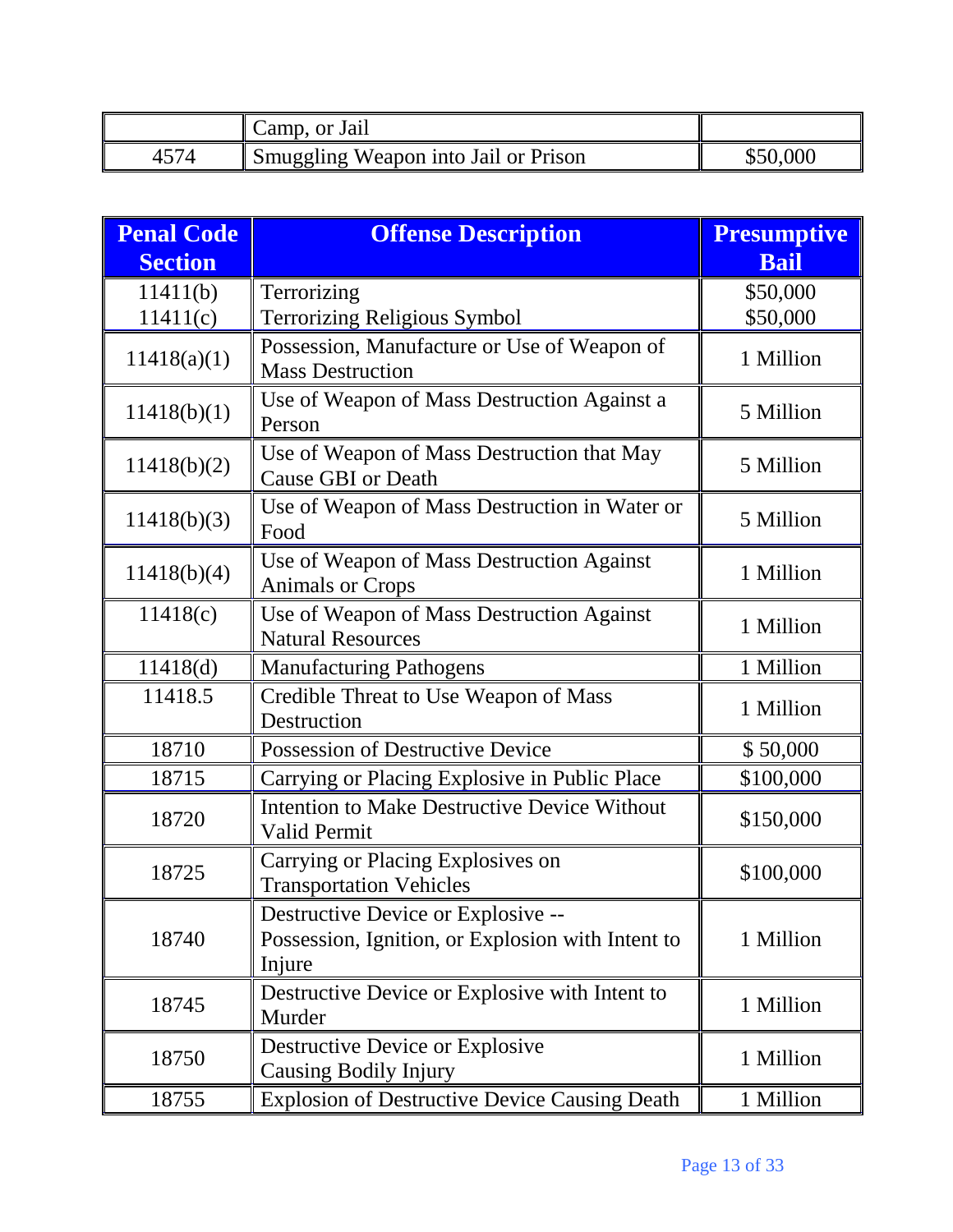| . |  |  |
|---|--|--|

| <b>Penal Code</b><br><b>Section</b> | <b>Offense Description</b>                                                                                                     | <b>Presumptive</b><br><b>Bail</b> |
|-------------------------------------|--------------------------------------------------------------------------------------------------------------------------------|-----------------------------------|
| 25400(c)<br>$(1-4)$                 | Carrying Concealed Firearm Plus Prior Felony<br>Conviction, Stolen Firearm, Gang Participant, or<br>Prohibited from Possessing | \$50,000                          |
| 25800                               | Carrying Loaded Firearm with Intent to Commit<br>Felony                                                                        | \$50,000                          |
| 29800                               | Concealable Firearms - Possession by Felon or<br>Addict                                                                        | \$25,000                          |
| 29900(a)                            | Person Previously Convicted of Violent Offense<br><b>Prohibited from Possessing Firearms</b>                                   | \$100,000                         |
| 30600                               | Manufacture, Transportation, Sale or Possession<br>of Assault Weapon                                                           | \$60,000                          |
| 31360                               | Possession of Body Armor by Felon                                                                                              | \$50,000                          |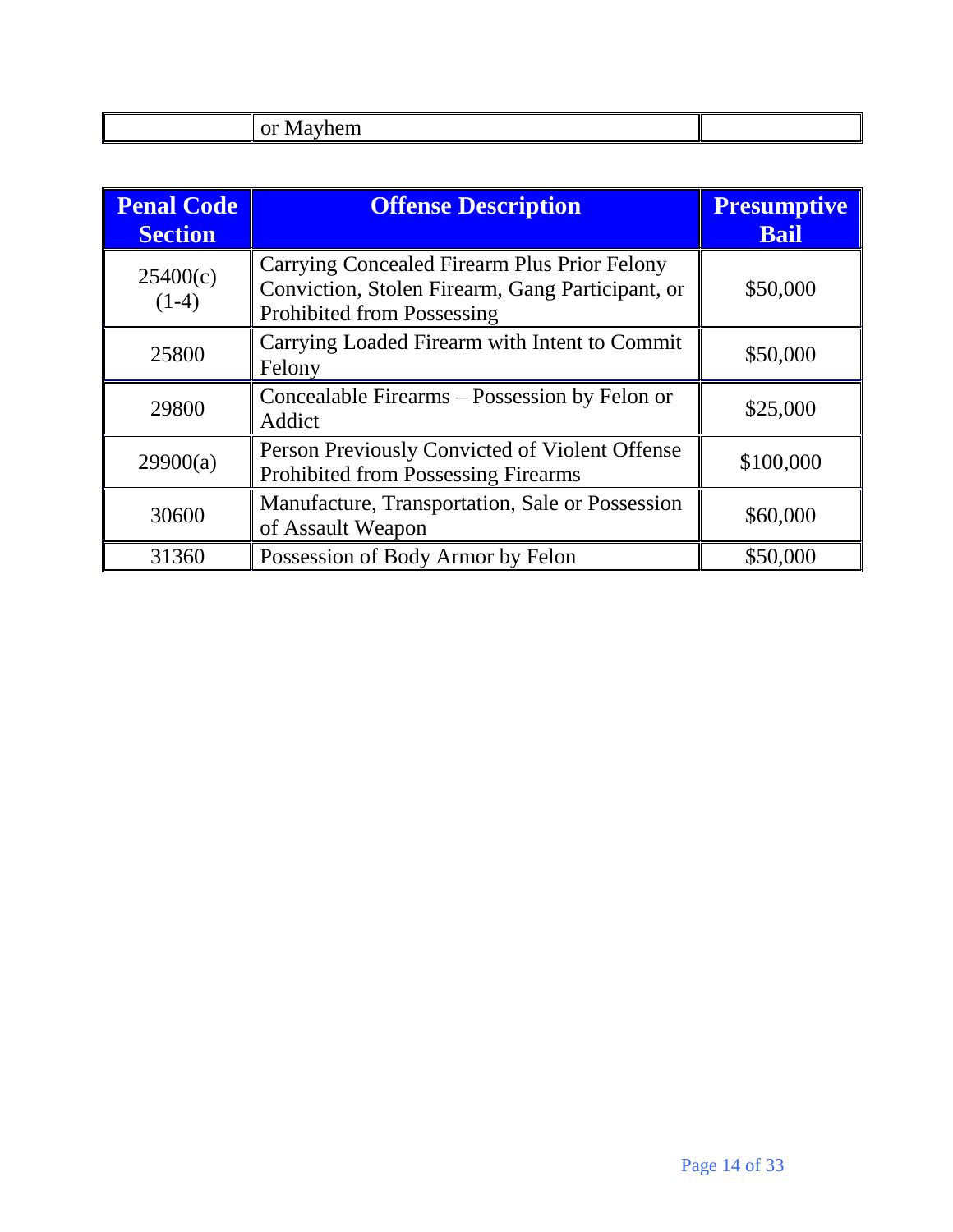## **1.2 Vehicle Code**

| <b>Vehicle Code</b><br><b>Section</b> | <b>Offense Description</b>                                                                                                                                                                | <b>Presumptive</b><br><b>Bail</b>                                     |
|---------------------------------------|-------------------------------------------------------------------------------------------------------------------------------------------------------------------------------------------|-----------------------------------------------------------------------|
| 1808.4(d)                             | <b>Illegal Disclosure of Confidential Home</b><br><b>Address Information of Peace Officers</b>                                                                                            | \$75,000                                                              |
| 2800.2                                | <b>Flight from Pursuing Peace Officer</b>                                                                                                                                                 | \$50,000                                                              |
| 2800.3                                | Flight from Pursuing Peace Officer Causing<br>Injury or Death                                                                                                                             | \$150,000                                                             |
| 10801                                 | Owning or Operating a Chop Shop                                                                                                                                                           | \$25,000                                                              |
| 20001(b)(1)                           | Hit and Run; Personal Injury                                                                                                                                                              | \$75,000                                                              |
| 20001(b)(2)                           | Hit and Run; Serious Injury or Death                                                                                                                                                      | \$75,000                                                              |
| 20001(c)                              | Hit and Run after Manslaughter                                                                                                                                                            | \$100,000                                                             |
| 23109                                 | Speed Contests; Exhibition of Speed within 5<br>Yrs of Prior, when Serious Bodily Injury to<br><b>Non-Driver Occurs</b>                                                                   | \$100,000                                                             |
| 23109.1                               | A Person Convicted of Engaging in a Speed<br><b>Contest that Proximately Causes One or More</b><br>Injuries to a Person Other than the Driver                                             | \$100,000                                                             |
| 23152                                 | Driving Under the Influence with 3 or More<br>Priors (or under VC 23550.5)<br>With 5 or More Priors                                                                                       | \$50,000<br>\$100,000                                                 |
| 23153                                 | Driving Under the Influence Causing Bodily<br>Injury (One Victim)<br>Add \$10,000 per Victim for Second,<br>Third, and Fourth Victim<br>With 2 or More Priors of 23152, 23153<br>or 23103 | \$50,000<br>\$100,000                                                 |
| 23558                                 | Causing Bodily Injury or Death of More Than<br><b>One Victim</b>                                                                                                                          | Modify<br>presumptive<br>bail to \$10,000<br>per additional<br>victim |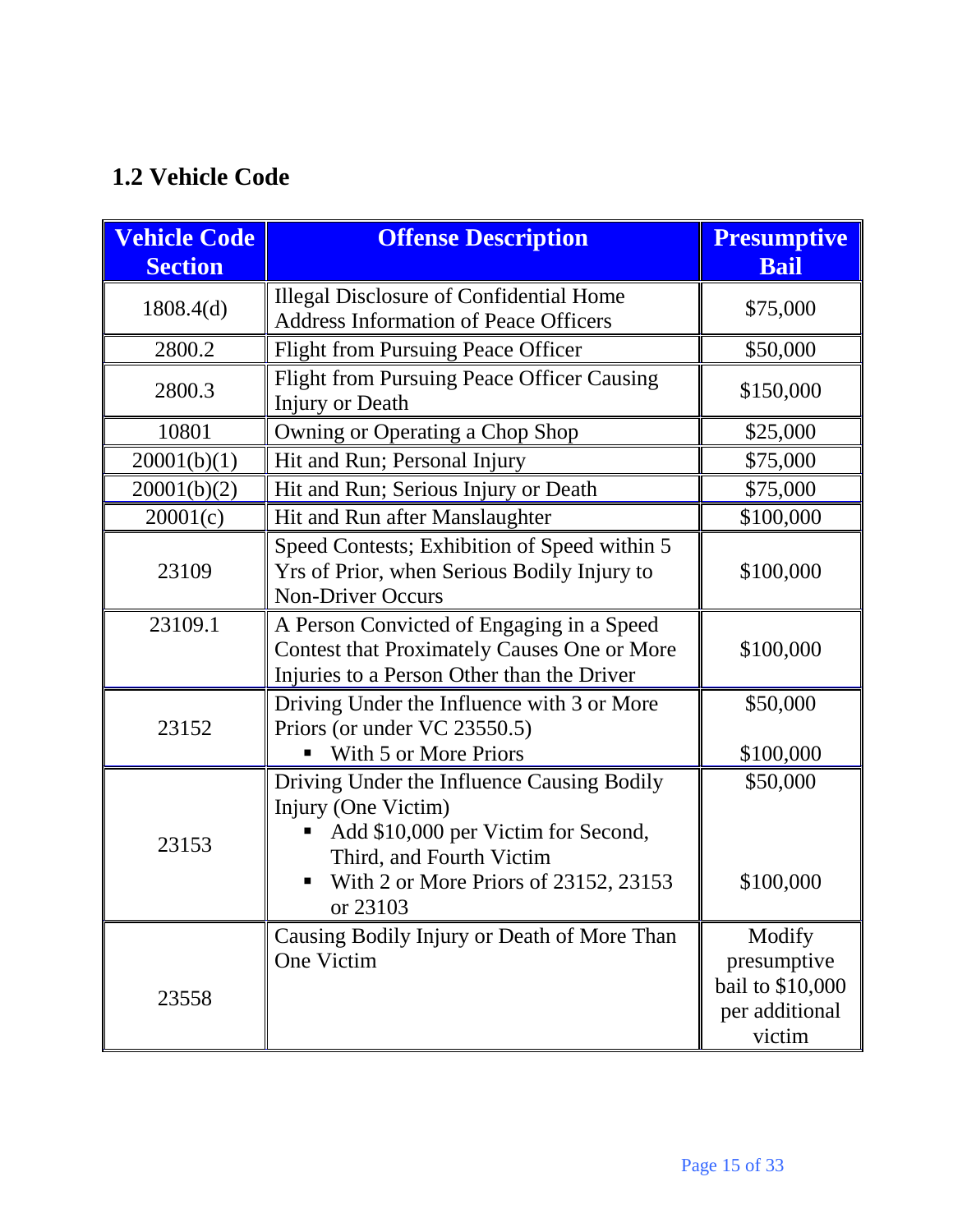### **1.3 Business and Professions Code**

| <b>Business &amp;</b><br><b>Professions</b><br><b>Code Section</b> | <b>Offense Description</b>                                                                                                     | <b>Presumptive</b><br><b>Bail</b> |
|--------------------------------------------------------------------|--------------------------------------------------------------------------------------------------------------------------------|-----------------------------------|
| 729(b)(3)                                                          | Physicians, Surgeons, Psychotherapists<br>Engaging in Sexual Conduct with Two or More<br><b>Patients or Clients</b>            | \$100,000                         |
| 729(b)(4)                                                          | Two or More Acts of Sexual Exploitation with<br>a Single Victim by a Physician, Surgeon, or<br>Psychotherapist with Priors     | \$100,000                         |
| 729(b)(5)                                                          | Two or More Acts of Sexual Exploitation with<br>Two or More Victims by a Physician, Surgeon,<br>or Psychotherapist with Priors | \$100,000                         |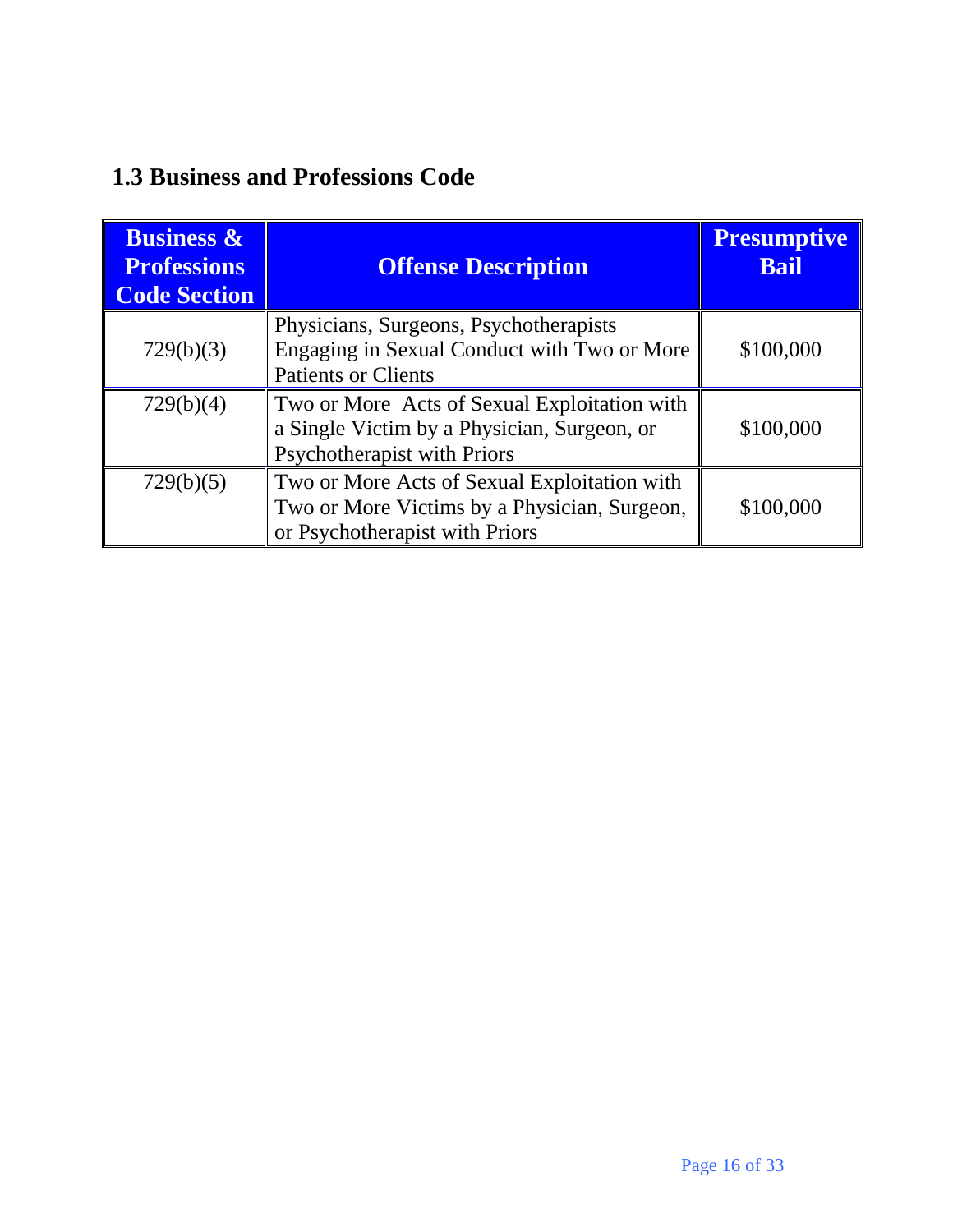### **1.4 Welfare and Institutions Code**

| <b>Welfare &amp;</b><br><b>Institutions</b><br><b>Code Section</b> | <b>Offense Description</b>                                                           | <b>Presumptive</b><br><b>Bail</b> |
|--------------------------------------------------------------------|--------------------------------------------------------------------------------------|-----------------------------------|
| 1768.8(b)                                                          | Assault by a CYA Inmate Upon a Non-Inmate<br>by Means of Force Likely to Produce GBI | \$100,000                         |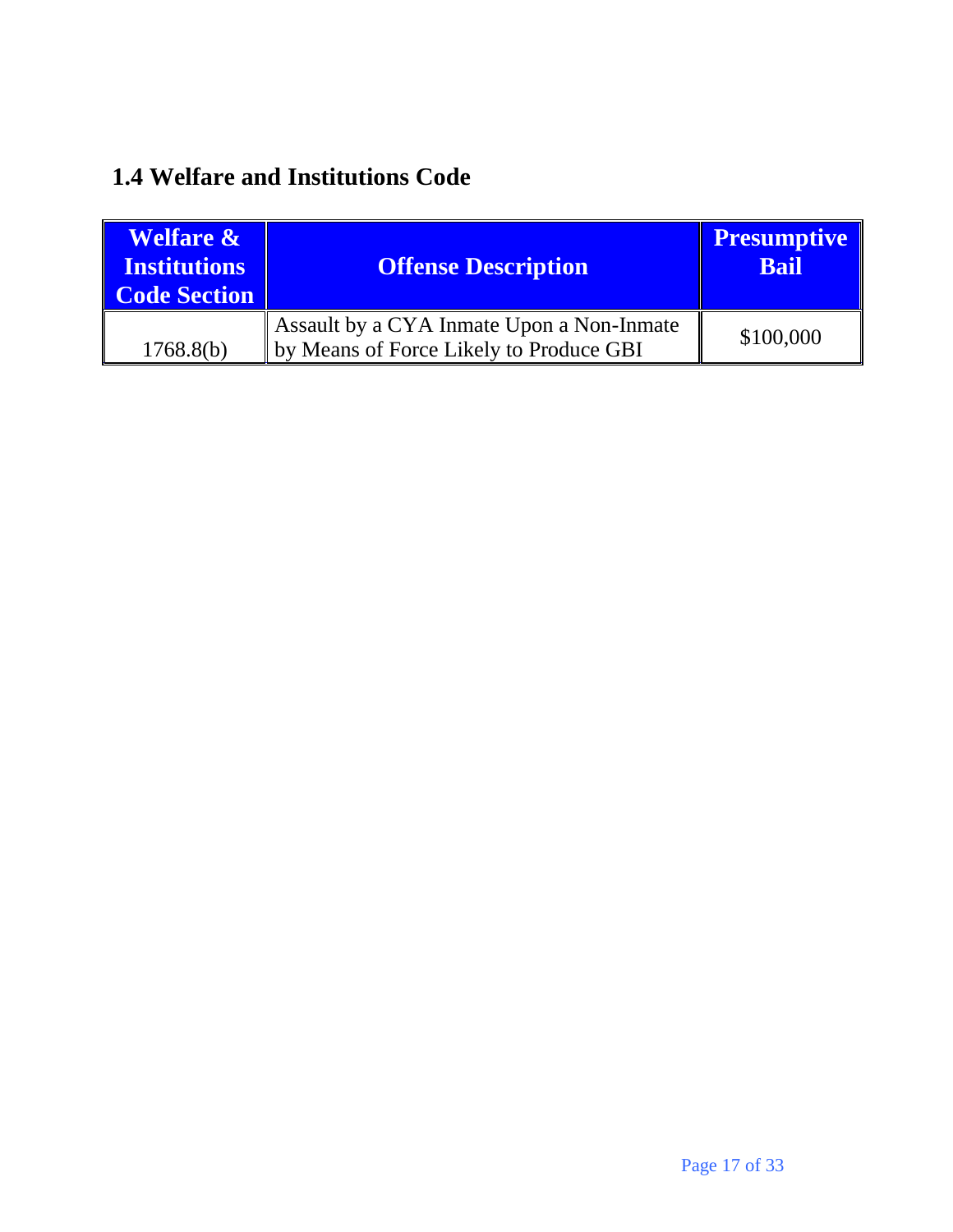## **1.5 Health and Safety Codes**

| <b>Health &amp;</b><br><b>Safety Codes</b><br><b>Section</b> | <b>Offense Description</b>                       | <b>Presumptive</b><br><b>Bail</b>          |
|--------------------------------------------------------------|--------------------------------------------------|--------------------------------------------|
| 11351                                                        | <b>Possession for Sale</b>                       | \$20,000 if less                           |
| 11351.5                                                      | Possession for Sale Cocaine Base                 | than $\frac{1}{2}$ oz.<br>$$75,000$ if     |
| 11352(a)                                                     | <b>Illegal Transport, Sale, Furnishing</b>       | $\frac{1}{2}$ oz. to 2 oz.                 |
| 11352(b)                                                     | <b>Transport Between Non-Contiguous Counties</b> | \$100,000 if<br>$2$ oz. to $1$ lb.         |
|                                                              |                                                  | \$200,000 if<br>$1-3$ lbs.                 |
|                                                              |                                                  | \$500,000 if<br>$3-10$ lbs.                |
|                                                              |                                                  | 1 Million if<br>$>10$ lbs.                 |
| 11353<br>11353.7<br>11354                                    | Use of Minor for Unlawful Transaction            | \$50,000 if less<br>than $\frac{1}{2}$ oz. |
|                                                              |                                                  | \$100,000 if<br>$\frac{1}{2}$ oz. to 2 oz. |
|                                                              |                                                  | \$200,000 if<br>$2$ oz. to $1$ lb.         |
|                                                              |                                                  | \$400,000 if<br>1 lb. to 3 lbs.            |
|                                                              |                                                  | 1 Million if<br>3 lbs. to 10 lbs.          |
|                                                              |                                                  | 2 Million if $>10$                         |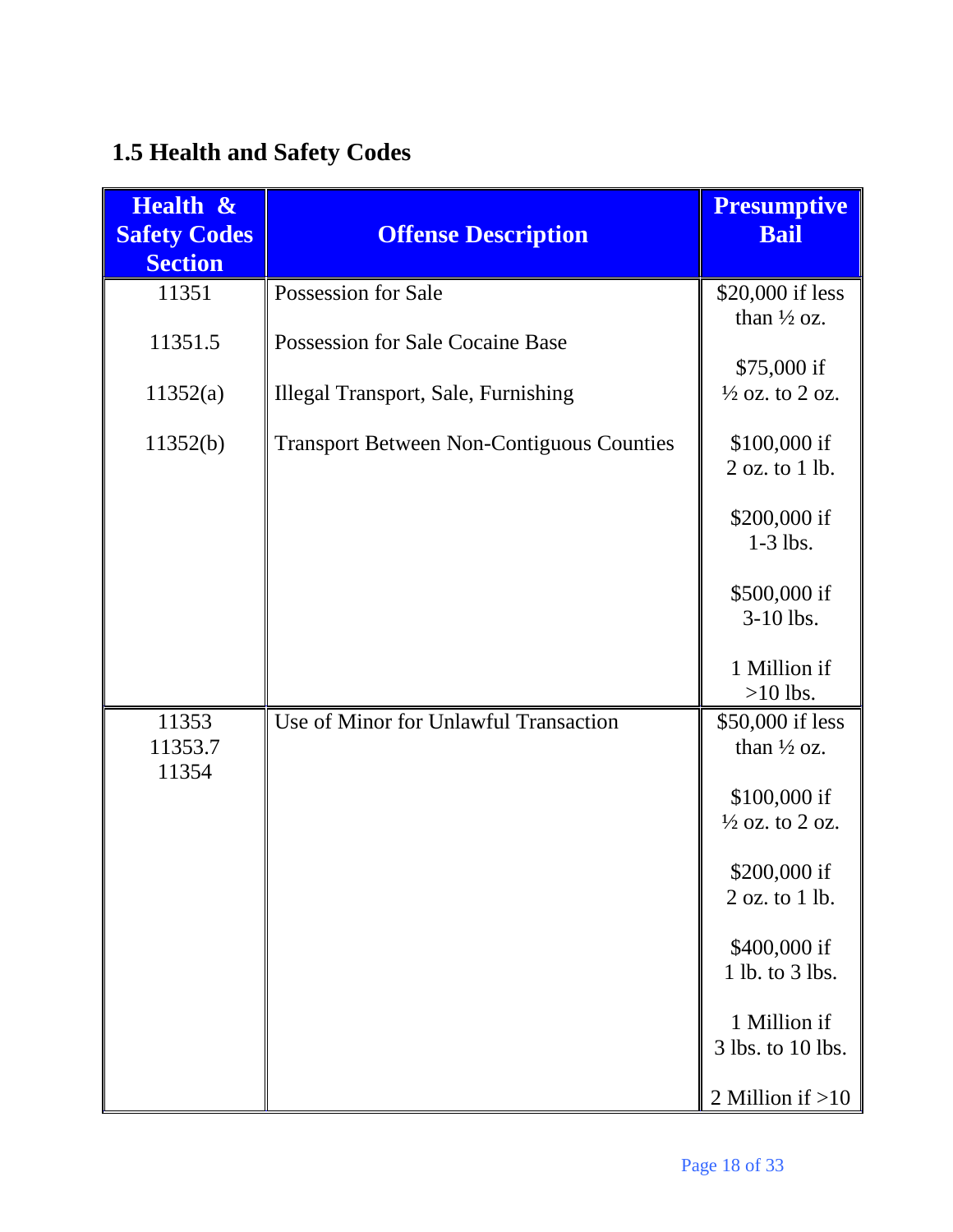|                                                   |                                                                                                                                                                                                                                     | lbs.                                                                                                                                                                                       |
|---------------------------------------------------|-------------------------------------------------------------------------------------------------------------------------------------------------------------------------------------------------------------------------------------|--------------------------------------------------------------------------------------------------------------------------------------------------------------------------------------------|
| Health &<br><b>Safety Codes</b><br><b>Section</b> | <b>Offense Description</b>                                                                                                                                                                                                          | <b>Presumptive</b><br><b>Bail</b>                                                                                                                                                          |
| 11358<br>11359<br>11360<br>11361                  | Cultivate, Harvest, Dry or Process of<br>Marijuana<br>Possession for Sale of Marijuana<br>Transportation, Distribution, Importation of<br>Marijuana<br><b>Employment of Minors for Unlawful</b><br><b>Transactions of Marijuana</b> | \$20,000 if less<br>than 1 lb.<br>\$25,000 if<br>Over 1 lb.<br>\$30,000 if<br>Over 5 lbs.<br>\$50,000 if<br>Over 10 lbs.<br>\$100,000 if<br>Over 50 lbs.<br>$$200,000$ if<br>Over 100 lbs. |
| 11366.5                                           | Management of Location for Manufacture or<br><b>Storage of Controlled Substance</b>                                                                                                                                                 | \$50,000                                                                                                                                                                                   |
| 11366.6                                           | Use Location Designed to Suppress Law<br>Enforcement Entry to Sell, Manufacture or<br><b>Possess Controlled Substance</b>                                                                                                           | \$75,000                                                                                                                                                                                   |
| 11366.7(b)                                        | Sale of Chemical, Drug or Laboratory<br>Apparatus for Unlawful Use                                                                                                                                                                  | \$25,000                                                                                                                                                                                   |
| 11370.1                                           | Possession of Controlled Substance While<br>Armed with a Loaded Firearm                                                                                                                                                             | \$30,000                                                                                                                                                                                   |
| 11378<br>11378.5<br>11379(a)                      | Possession for Sale<br>Possession for Sale-PCP<br><b>Transport, Sale</b>                                                                                                                                                            | \$20,000 if less<br>than $\frac{1}{2}$ oz.                                                                                                                                                 |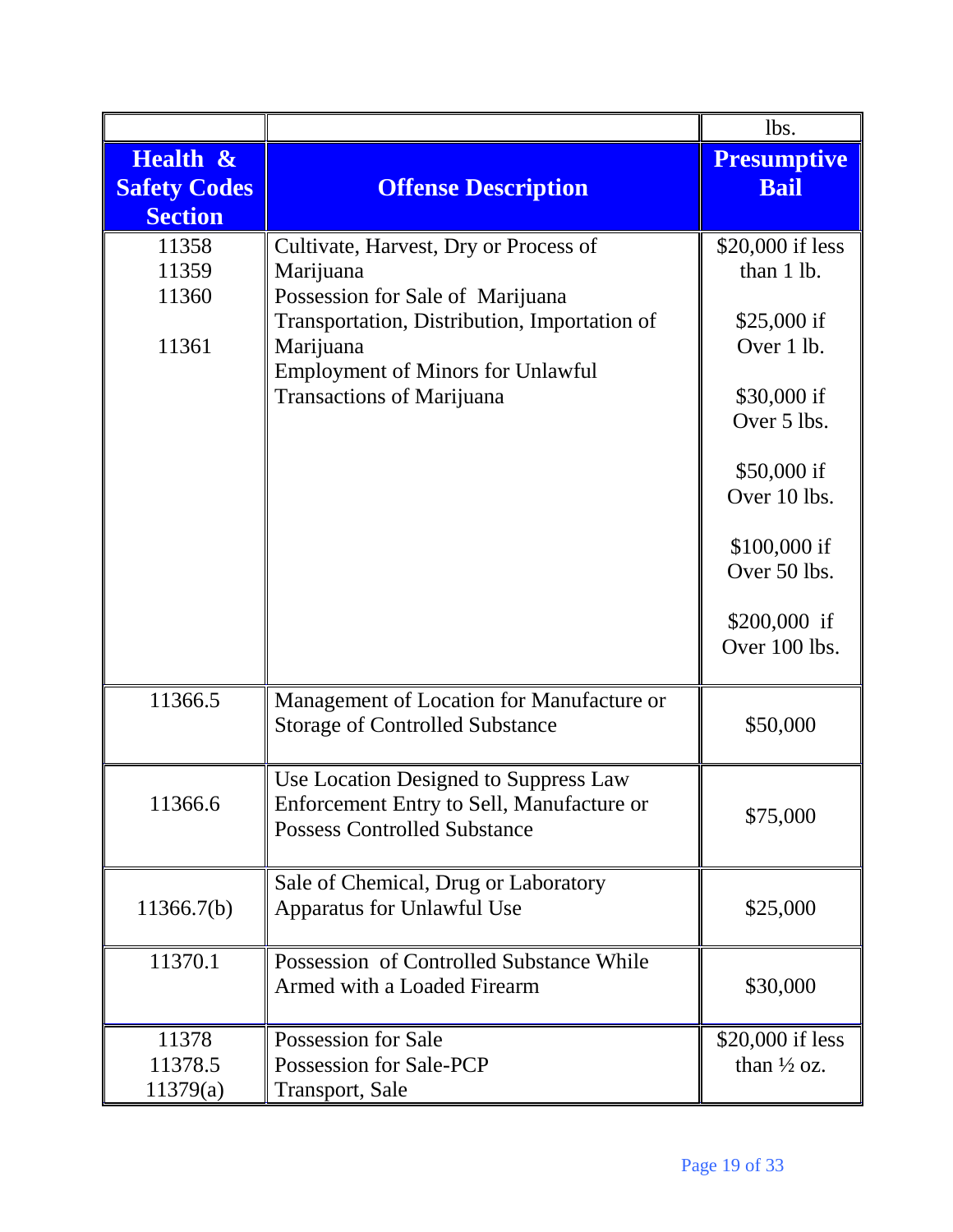| 11379(b) | Transport, Sale, Non-Contiguous Counties | \$75,000 if                |
|----------|------------------------------------------|----------------------------|
|          | Sale, Transport, etc. - PCP              | $\frac{1}{2}$ oz. to 2 oz. |
| 11379.5  | Manufacture of Controlled Substance      |                            |
| 11379.6  |                                          | \$100,000 if               |
|          |                                          | 2 oz. to 1 lb.             |
|          |                                          |                            |
|          |                                          | \$200,000 if               |
|          |                                          | $1-3$ lbs.                 |
|          |                                          |                            |
|          |                                          | \$500,000 if               |
|          |                                          | 3-10 lbs.                  |
|          |                                          | 1 Million if               |
|          |                                          | $>10$ lbs.                 |
|          |                                          |                            |
| 11380    | <b>Employment of Minors for Unlawful</b> | \$50,000 if less           |
|          | <b>Transactions</b>                      | than $\frac{1}{2}$ oz.     |
|          |                                          |                            |
|          |                                          | \$100,000 if               |
|          |                                          | $\frac{1}{2}$ oz. to 2 oz. |
|          |                                          |                            |
|          |                                          | \$200,000 if               |
|          |                                          | 2 oz. to 1 lb.             |
|          |                                          | \$400,000 if               |
|          |                                          | 1 lb. to 3 lbs.            |
|          |                                          |                            |
|          |                                          | 1 Million if               |
|          |                                          | 3 lbs. to 10 lbs.          |
|          |                                          |                            |
|          |                                          | 2 Million if $>10$         |
|          |                                          | lbs.                       |
| 11383    | Possession with Intent to Manufacture    | \$75,000                   |
| 120291   | Knowingly Exposing Another to HIV        | \$250,000                  |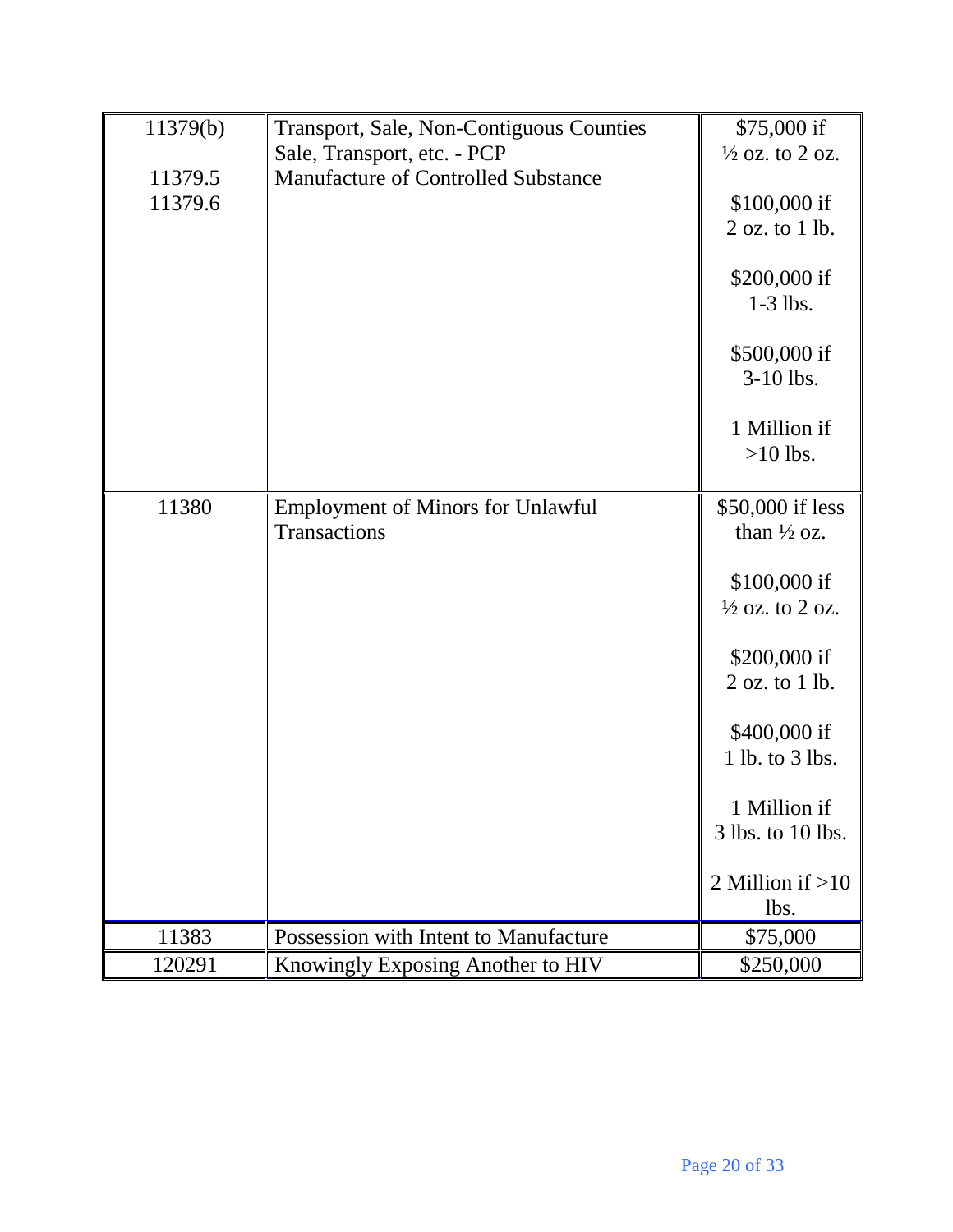# **2.0 Enhancements**

| <b>Description</b>                                  | <b>Presumptive Bail</b> |
|-----------------------------------------------------|-------------------------|
| On Parole                                           | Add: \$25,000           |
| On Misdemeanor Probation                            | Add: \$10,000           |
| On Felony Probation                                 | Add: \$20,000           |
| <b>Each Prior Felony Conviction</b>                 | Add: \$ 10,000          |
| Each Prior Felony Conviction with Prior Prison Term | Add: \$15,000           |
| One Prior Violent or Serious Felony                 | Double bail of the new  |
|                                                     | alleged offense         |
| Two or More Prior Violent or Serious Felony         | 1 Million               |

| <b>Penal Code</b><br><b>Section</b> | <b>Offense Description</b>             | <b>Presumptive Bail</b>    |
|-------------------------------------|----------------------------------------|----------------------------|
|                                     |                                        |                            |
| 186.11(a)(2)                        | <b>Aggravated White Collar Crime</b>   | \$10,000 or amount alleged |
| 186.11(a)(3)                        |                                        | taken whichever is greater |
| 186.22(b)(1)                        | Felony Committed for Benefit of        | \$50,000                   |
|                                     | <b>Street Gang</b>                     |                            |
|                                     | Felony Committed for Benefit of        |                            |
| 186.22(b)(4)                        | <b>Street Gang-Life Term</b>           | 1 Million                  |
|                                     | Public Offense (Felony or              |                            |
| 186.22(d)                           | Misdemeanor)                           | \$50,000                   |
|                                     | <b>Committed for Benefit of Street</b> |                            |
|                                     | Gang                                   |                            |
| 190.05                              | Second-Degree Murder with Prior        | 1 Million                  |
|                                     | 187                                    |                            |
| 191.5(d)                            | Gross Vehicular Manslaughter with      | 1 Million                  |
|                                     | <b>Certain Priors</b>                  |                            |
| 422.75(a)                           | <b>Hate Crime</b>                      | \$20,000                   |
| or $(b)$                            |                                        |                            |
| 422.75(c)                           | In Concert<br>$\blacksquare$           | \$30,000                   |
|                                     | Arson with Prior; GBI to Emergency     |                            |
|                                     | Personnel; GBI to more than 1          | \$100,000                  |
| 451.1                               | Victim; Multiple Structures; or        |                            |
|                                     | <b>Special Device Used</b>             |                            |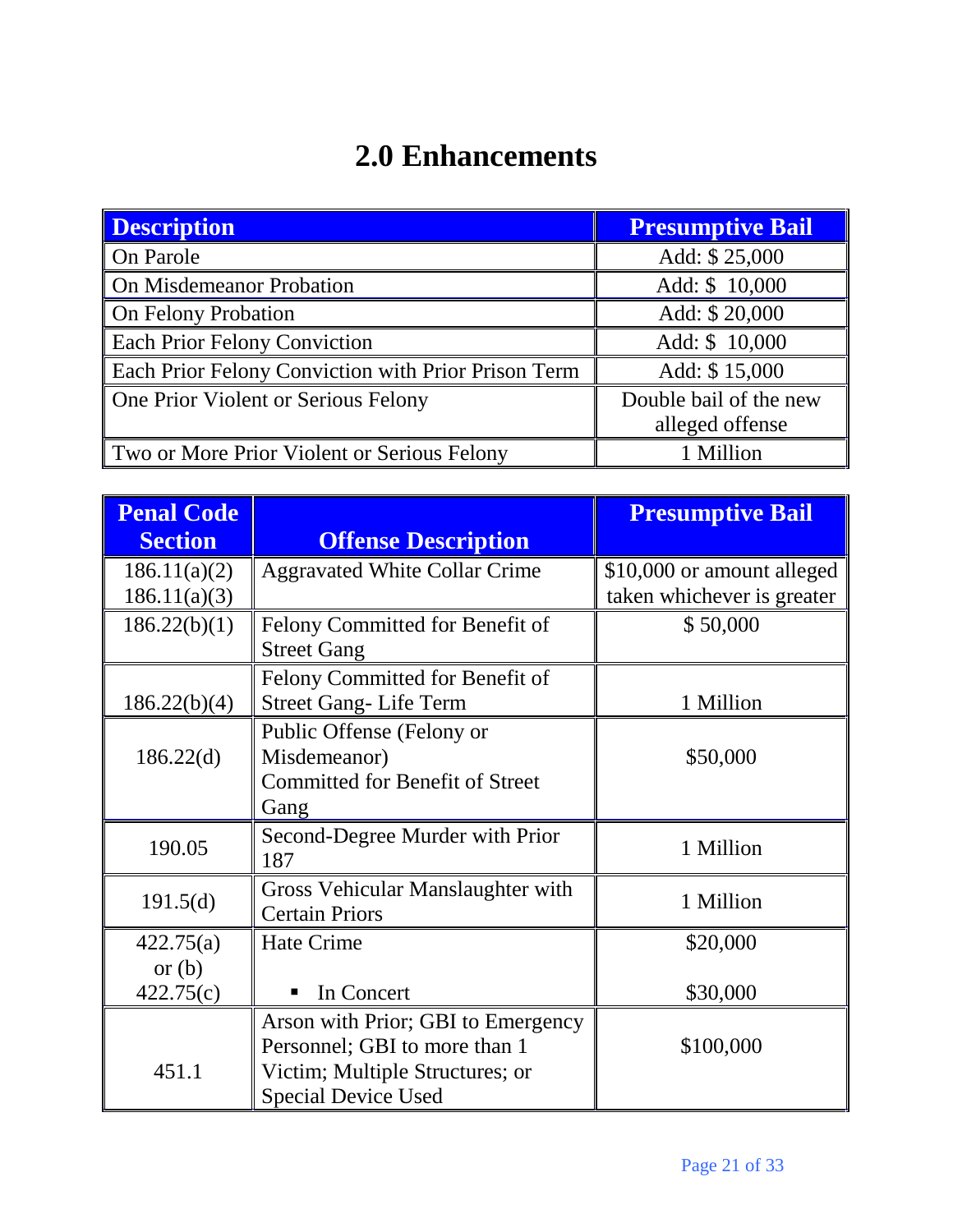| 452.1             | <b>Reckless Fire</b>                                                                              | \$100,000               |
|-------------------|---------------------------------------------------------------------------------------------------|-------------------------|
|                   |                                                                                                   |                         |
| <b>Penal Code</b> |                                                                                                   | <b>Presumptive Bail</b> |
| <b>Section</b>    | <b>Offense Description</b>                                                                        |                         |
| 667.61            | <b>Aggravated Sex Offenses - Life</b><br>Sentence                                                 | 1 Million               |
| 667.71            | Habitual Sexual Offender                                                                          | 1 Million               |
| 667.8(a)          | Kidnapping to Commit Sex Offense<br>(261, 262, 264.1, 286, 288a, 289)                             | 1 Million               |
| 667.8(b)          | Kidnapping Victim Under 14 to<br>Commit Sex Offense 286c, 288,<br>288a(c)                         | 1 Million               |
| 667.85            | Kidnapping Victim Under 14 to<br><b>Permanently Deprive Parent</b>                                | \$100,000               |
| 667.9(a)          | Certain Enumerated Crimes when<br>Victim is Disabled, 65 Years of Age<br>or Older, or Under 14    | \$25,000                |
| 667.9(b)          | <b>Certain Enumerated Crimes when</b><br>Victim is Disabled, at least 65, or<br>Under 14          | \$25,000                |
| 667.10            | Anal/Genital Penetration (289),<br>Victim Disabled, at Least 65 or<br>Under 14 and Prior 289      | \$25,000                |
| 667.15(a)         | <b>Exhibiting to Minor Matter</b><br>Depicting Minor Engaging in Sexual<br>Conduct (288)          | \$25,000                |
| 667.15(b)         | <b>Exhibiting to Minor Matter</b><br>Depicting Minor Engaging in Sexual<br>Conduct (PC 288.5)     | \$25,000                |
| 12021.5           | Possession of Firearm, Detachable<br>Magazine, or Belt-Feeding Device<br>During Street Gang Crime | \$10,000                |
| 12022(a)(1)       | Principal Armed with Firearm                                                                      | \$10,000                |
| 12022(a)(2)       | Principal Armed with Assault<br>Weapon or Machine Gun                                             | \$50,000                |
| 12022(b)(1)       | Personal Use of Deadly/Dangerous<br>Weapon Other than Firearm                                     | \$10,000                |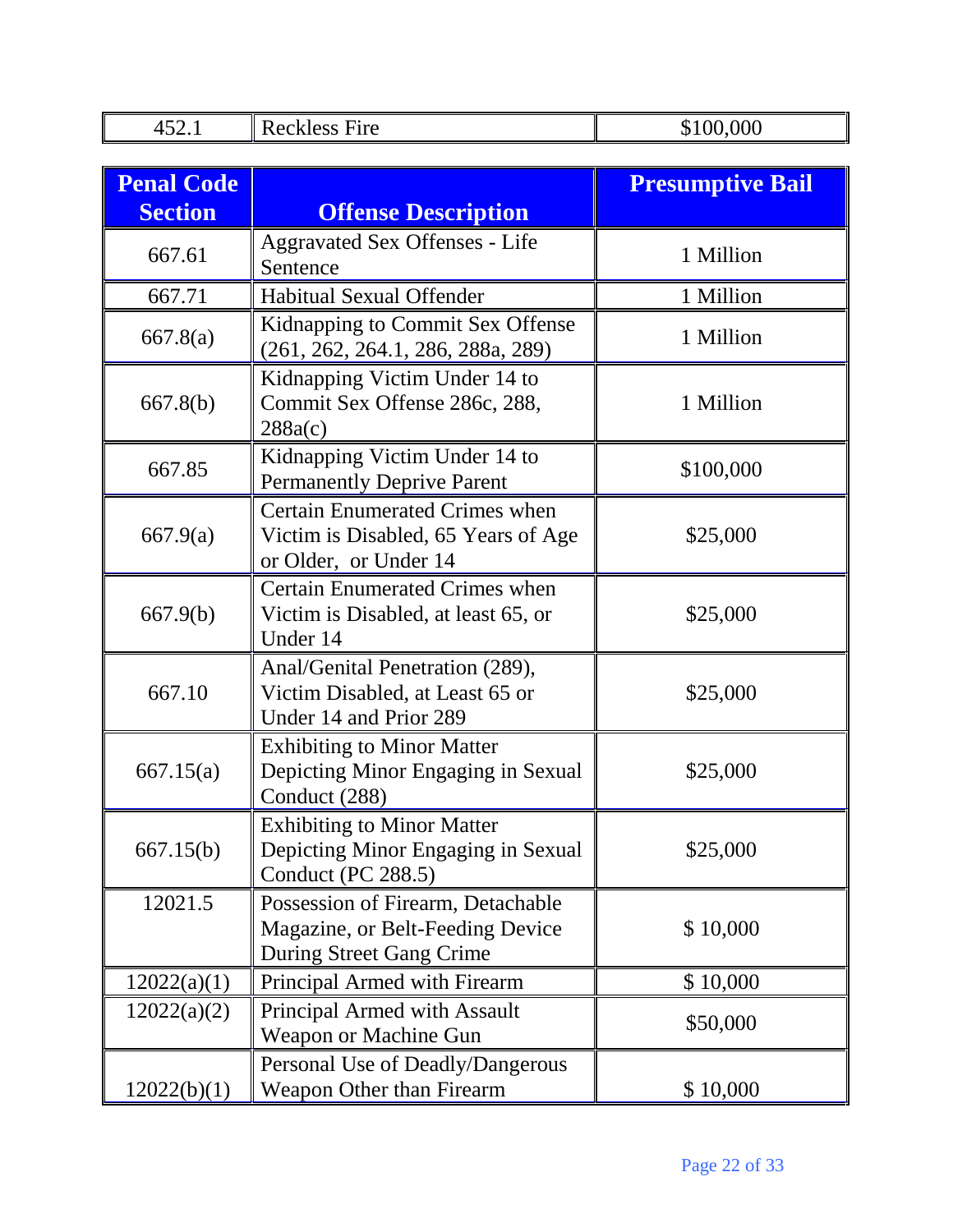| <b>Penal Code</b> |                                                                                                                                                            | <b>Presumptive Bail</b> |
|-------------------|------------------------------------------------------------------------------------------------------------------------------------------------------------|-------------------------|
| <b>Section</b>    | <b>Offense Description</b>                                                                                                                                 |                         |
| 12022(b)(2)       | Personal Use of Deadly/Dangerous<br><b>Weapon and Carjacking</b>                                                                                           | \$50,000                |
| 12022(c)          | Personally Armed with Firearm<br>During Specified Drug Offenses                                                                                            | \$40,000                |
| 12022(d)          | Knowledge that Another Principal is<br>Personally Armed During Specified<br>Drug Offenses                                                                  | \$20,000                |
| 12022.1           | New Felony Offense Committed<br>while Defendant Released on Bail or<br>O/R                                                                                 | \$25,000                |
| 12022.2(a)        | Armed with Firearm with<br><b>Armor/Metal Piercing Ammunition</b>                                                                                          | \$40,000                |
| 12022.2(b)        | <b>Wore Bulletproof Vest During</b><br><b>Violent Offense</b>                                                                                              | \$50,000                |
| 12022.3(a)        | Sexual Offenses - Use of Firearm or<br>Deadly Weapon in Commission<br>(261, 262, 264.1, 286, 288, 288a,<br>289)                                            | \$50,000                |
| 12022.3(b)        | Sexual Offenses - Armed with<br>Firearm or Deadly Weapon (261,<br>262, 264.1, 286, 288, 288a, 289)                                                         | \$50,000                |
| 12022.4           | Furnishing Firearm for Felony                                                                                                                              | \$20,000                |
| 12022.5(a)        | Personal Use of Firearm                                                                                                                                    | \$40,000                |
| 12022.5(b)        | Personal Use of Assault Weapon or<br>Machine Gun                                                                                                           | \$100,000               |
| 12022.53(b)       | Personal Use of Firearm in Specified<br>Crimes                                                                                                             | \$100,000               |
| 12022.53(c)       | Personal Discharge of Firearm in<br><b>Specified Crimes</b>                                                                                                | \$200,000               |
| 12022.53(d)       | Personal Discharge of Firearm<br>Causing GBI or Death in Specified<br>Crimes or 12034 from Vehicle or<br>246 at Inhabited Dwelling, Vehicle<br>or Aircraft | 1 Million               |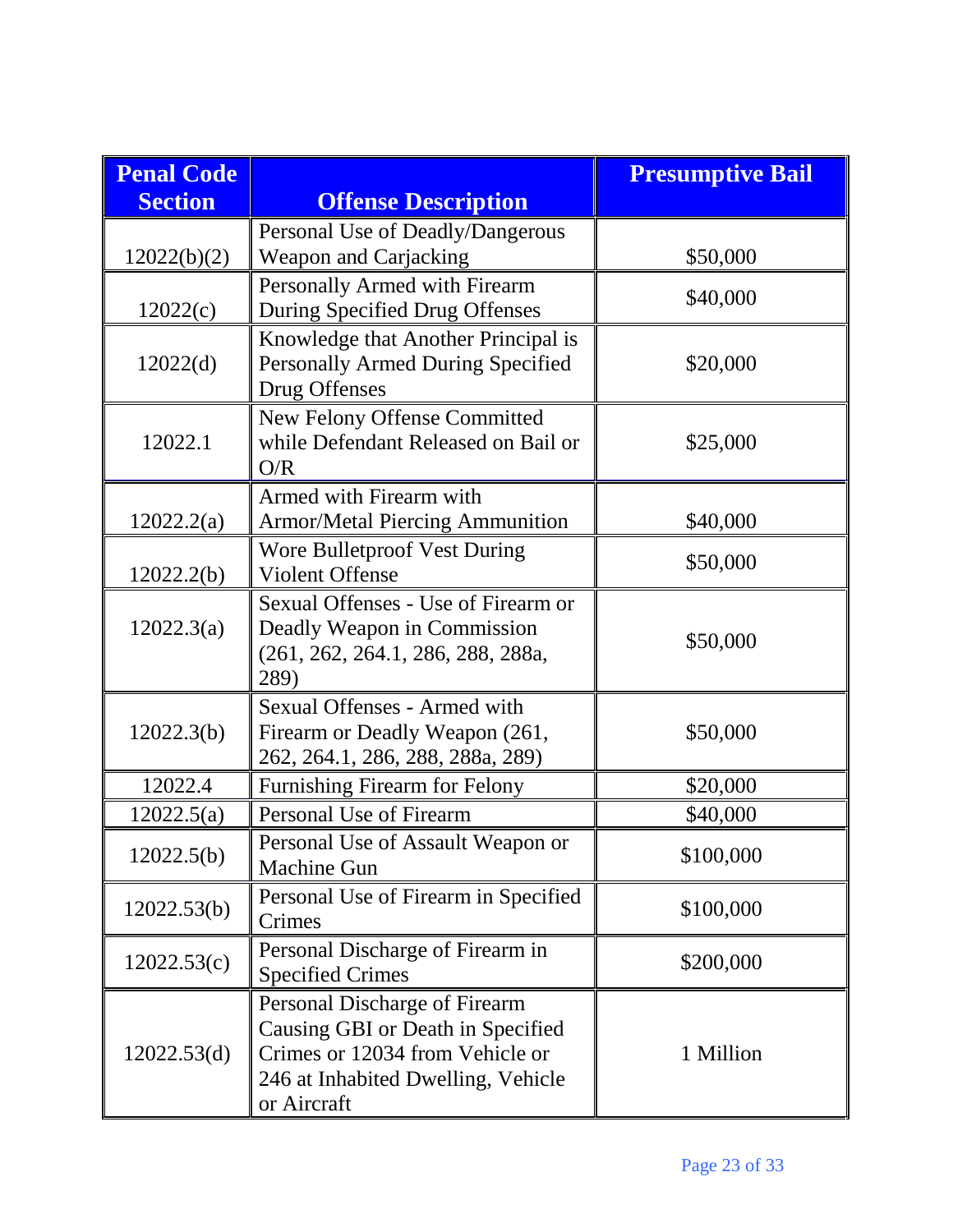| <b>Penal Code</b> |                                                                            | <b>Presumptive Bail</b>     |
|-------------------|----------------------------------------------------------------------------|-----------------------------|
| <b>Section</b>    | <b>Offense Description</b>                                                 |                             |
| 12022.55          | Discharging Firearm from Vehicle<br>with GBI or Death                      | \$100,000                   |
|                   |                                                                            | $$10,000$ or amount of      |
| 12022.6           | <b>Intentionally Taking or Damaging</b>                                    | alleged loss - whichever is |
|                   | <b>Property During Felony</b>                                              | greater                     |
|                   | Personal Infliction of GBI                                                 | \$30,000                    |
|                   | With Permanent Brain Injury                                                | \$50,000                    |
| 12022.7(a)        | or Paralysis                                                               |                             |
| to                | Victim Over 70                                                             | \$100,000                   |
| 12022.7(e)        | Child Under 5                                                              | \$100,000                   |
|                   | DV case                                                                    | \$50,000                    |
| 12022.75          | <b>Administer Drug Against Victim's</b><br>Will by Force or Fear of Injury | \$15,000                    |
| 12022.8           | <b>GBI</b> in Specified Sex Offenses                                       | \$25,000                    |
| 12022.85          | Specified Sex Offense with AIDS or<br><b>HIV</b>                           | \$15,000                    |
| 12022.9           | Personal Infliction of Injury<br><b>Terminating Pregnancy</b>              | \$25,000                    |
| 12022.95          | Child Endangerment with Death                                              | \$20,000                    |
| 27510             | Dealer Selling or Delivering Firearm<br>to Minor                           | \$10,000                    |

| <b>Health &amp;</b><br><b>Safety Code</b><br><b>Section</b> | <b>Offense Description</b>                                                                                                                              | <b>Presumptive Bail</b>            |
|-------------------------------------------------------------|---------------------------------------------------------------------------------------------------------------------------------------------------------|------------------------------------|
| 11353.6                                                     | Sale of Controlled Substance to<br>Minor on Grounds of or Within<br>1,000 Feet of School                                                                | Double Bail of Original<br>Offense |
| 11370.2                                                     | Violation of 11351, 11351.5, 11352,<br>11378, 11378.5, 11379, 11379.5,<br>11379.6, 11380, 11380.5, 11383<br>with Prior of Any Related Drug<br>Offenses. | \$25,000                           |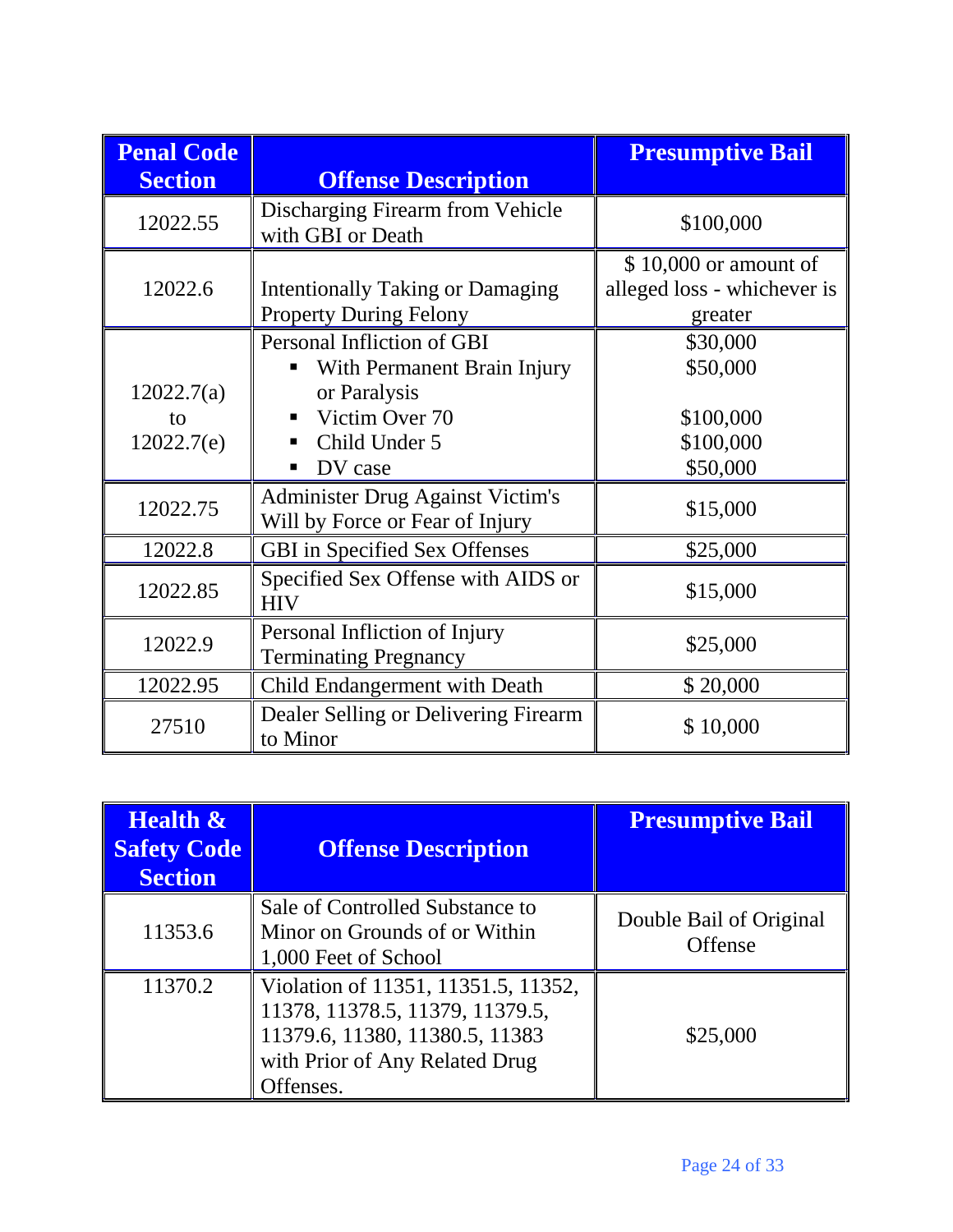| <b>Health &amp;</b><br><b>Safety Code</b><br><b>Section</b> | <b>Offense Description</b>                                                                                                                                                                | <b>Presumptive Bail</b>                            |
|-------------------------------------------------------------|-------------------------------------------------------------------------------------------------------------------------------------------------------------------------------------------|----------------------------------------------------|
| 11370.4(a)                                                  | Possession for Sale, Transportation,<br>Sale of Heroin, or Cocaine<br>More than 1 kg<br>More than 4 kg                                                                                    | \$75,000<br>\$200,000                              |
|                                                             | More than 10 kg<br>More than 20 kg<br>٠<br>More than 40 kg<br>More than 80 kg                                                                                                             | \$400,000<br>\$750,000<br>1 Million<br>1.5 Million |
| 11370.4(b)                                                  | Possession for Sale, Sale, or<br>Transportation of Methamphetamine,<br>Amphetamine, PCP<br>More than 1 kg or 30 liter<br>More than 4 kg or 100 liter<br>More than 10 kg or 200 liter<br>п | \$75,000<br>\$200,000<br>\$400,000<br>\$750,000    |
|                                                             | More than 20 kg or 400 liter<br>Manufacture, Possession for                                                                                                                               |                                                    |
| 11379.7                                                     | Manufacture of Methamphetamine,<br><b>PCP</b>                                                                                                                                             | Double Bail of Underlying<br>Charge                |
|                                                             | In Structure in Presence of<br>Child Under 16<br>Causes GBI to Child Under 16                                                                                                             | 1 Million                                          |
| 11379.8                                                     | Manufacture of PCP<br>More than 3 gal. or 1 lb<br>ш<br>More than 10 gal. or 3 lb<br>п<br>More than 25 gal. or 10 lb<br>More than 105 gal. or 44 lb                                        | \$75,000<br>\$200,000<br>\$400,000<br>1 Million    |
| 11379.9                                                     | Manufacture, Possession for<br>Manufacture, Methamphetamine or<br>PCP which Causes Death or GBI                                                                                           | 1 Million                                          |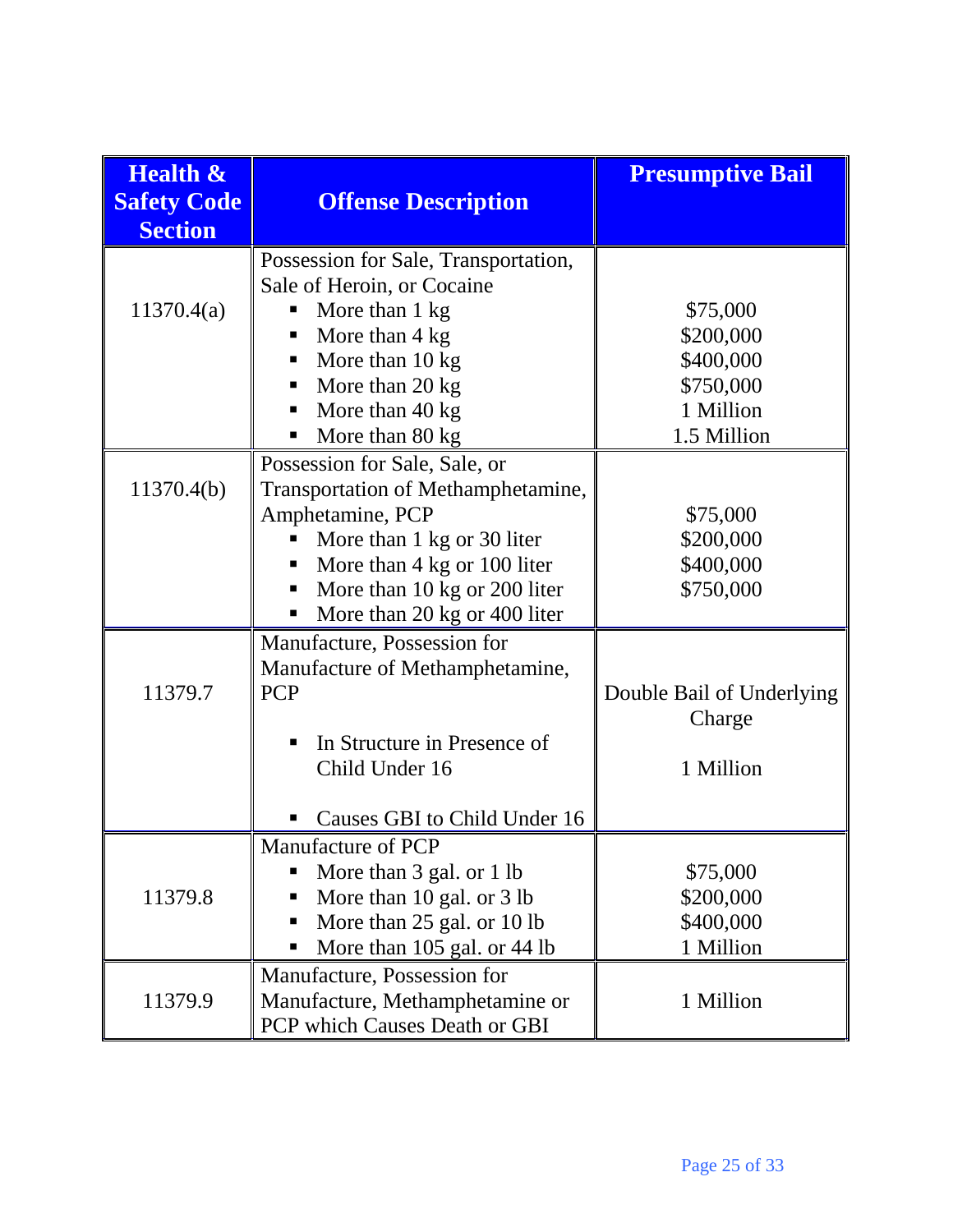| <b>Vehicle</b><br><b>Code</b><br><b>Section</b> | <b>Offense Description</b>                                | <b>Presumptive Bail</b>                                         |
|-------------------------------------------------|-----------------------------------------------------------|-----------------------------------------------------------------|
| 20001(c)                                        | Hit and Run after Manslaughter                            | \$100,000                                                       |
| 23558                                           | Causing Bodily Injury or Death of<br>More Than One Victim | Modify presumptive bail<br>to \$25,000 per additional<br>victim |
| 23566(c)                                        | DUI with GBI and 4 priors                                 | \$25,000                                                        |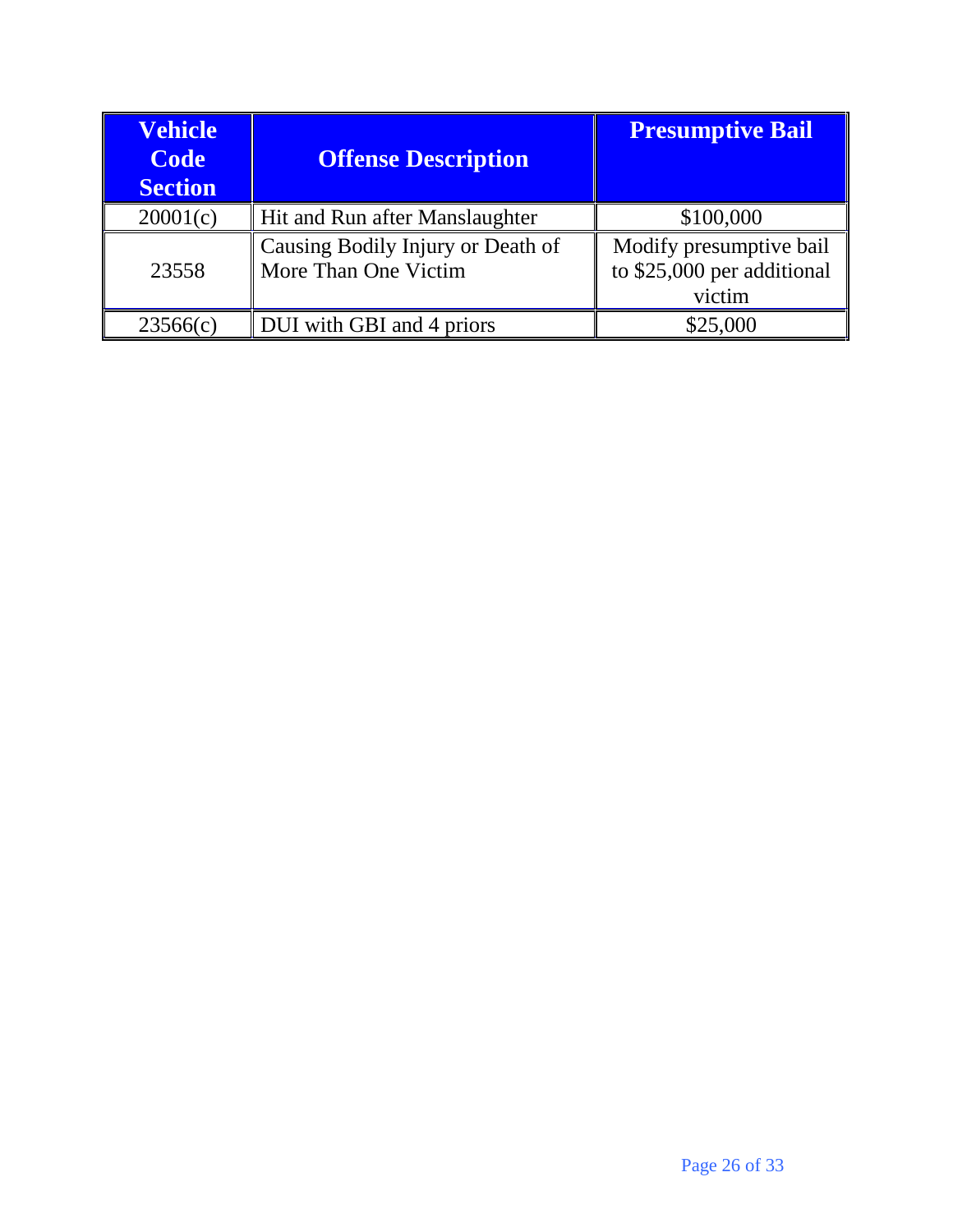### **3.0 Serious/Violent Felonies**

| <b>Violent Felonies (Penal Code 667.5c)</b>                                      |                                                                          |
|----------------------------------------------------------------------------------|--------------------------------------------------------------------------|
| Any felony punishable by death or imprisonment in the state prison for life<br>ш |                                                                          |
| <b>Penal Code</b>                                                                |                                                                          |
| <b>Section</b>                                                                   | <b>Offense Description</b>                                               |
|                                                                                  | Threats to Victims or Witnesses that Would Constitute Felony             |
| 136.1                                                                            | Violation of 186.22, Criminal Street Gang Activity                       |
| 187, 189                                                                         | Murder                                                                   |
| 192                                                                              | <b>Voluntary Manslaughter</b>                                            |
| 203, 205                                                                         | Mayhem                                                                   |
| 207-209.5                                                                        | Kidnapping                                                               |
| 211                                                                              | Robbery                                                                  |
| 215                                                                              | Carjacking                                                               |
|                                                                                  | Assault with the Intent to Commit Mayhem, Rape, Sodomy, or               |
| 220                                                                              | <b>Oral Copulation</b>                                                   |
| $261(a)(2)$ ,                                                                    | Rape by Force, Violence, Duress, Menace, Fear or Threat to               |
| (6)                                                                              | Retaliate                                                                |
| $262(a)(1)$ ,                                                                    | Spousal Rape by Force, Violence, Duress, Menace, Fear or                 |
| (4)                                                                              | <b>Threat to Retaliate</b>                                               |
| 264.1                                                                            | Rape/Sexual Penetration in Concert by Force or Violence                  |
|                                                                                  | Sodomy by Force, Violence, Duress, Menace, or Fear of                    |
| 286(c)                                                                           | Immediate and                                                            |
|                                                                                  | Unlawful Bodily Injury on the Victim or Another Person                   |
| 288                                                                              | Lewd Acts on a Child under the Age of 14 Years                           |
| 288.5                                                                            | Continuous Sexual Abuse of a Child                                       |
| 288a(c)(2)                                                                       | Oral Copulation by Force, Violence, Duress, Menace, or Fear of           |
|                                                                                  | Immediate and Unlawful Bodily Injury on the Victim or<br>Another Person. |
| 289(a)                                                                           | Sexual Penetration by Force, Violence, Duress, Menace, or Fear           |
|                                                                                  | of Immediate and Unlawful Bodily Injury on the Victim or                 |
|                                                                                  | <b>Another Person</b>                                                    |
| $451(a)$ , (b)                                                                   | Arson Causing GBI or Burning of Inhabited Structure Property             |
| 460(a)                                                                           | First Degree Burglary with Person Present                                |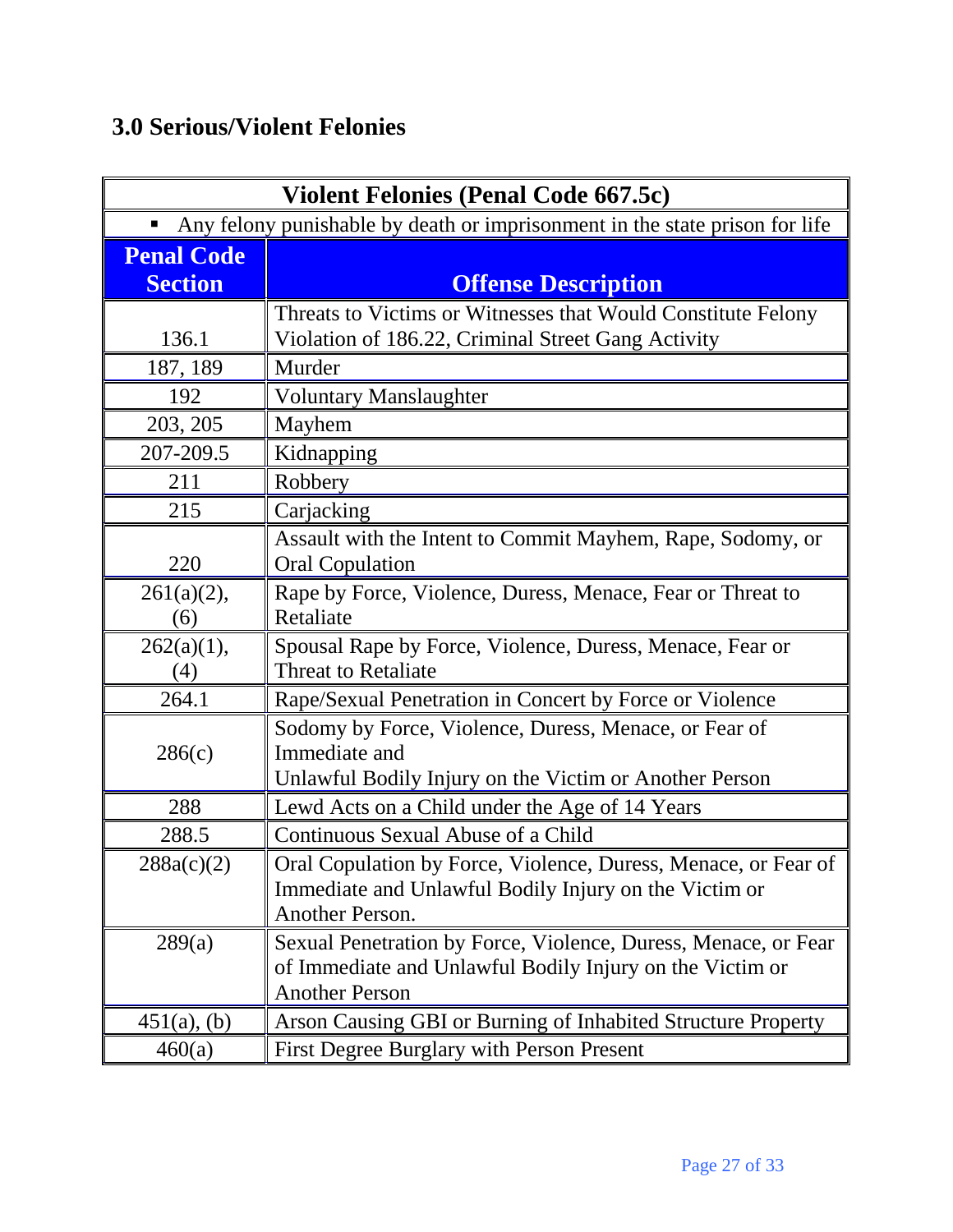| Violent Felonies (Penal Code 667.5c) cont. |                                                                               |  |
|--------------------------------------------|-------------------------------------------------------------------------------|--|
|                                            | • Any felony punishable by death or imprisonment in the state prison for life |  |
| <b>Penal Code</b>                          |                                                                               |  |
| <b>Section</b>                             | <b>Offense Description</b>                                                    |  |
| 518                                        | Extortion that Would Constitute a Felony Violation of 186.22;                 |  |
|                                            | <b>Street Gang Activity</b>                                                   |  |
| 664/187                                    | <b>Attempted Murder</b>                                                       |  |
| $11418(b)$ , (c)                           | Use of Weapon of Mass Destruction Widespread Damage                           |  |
| 12022.5                                    | Use of Firearm in Commission of Felony                                        |  |
| 12022.53                                   | Use of Firearm in Commission of Felonies                                      |  |
| 12022.55                                   | Intentional Infliction of GBI or Death by Discharging Firearm                 |  |
|                                            | from Vehicle                                                                  |  |
| 12022.7                                    | Infliction of GBI in Commission of Felony                                     |  |
| 12022.9                                    | Intentional Infliction of Injury on Pregnant Victim                           |  |
| 18745                                      | Explosion of Device with Intent to Commit Murder                              |  |
| 18750                                      | <b>Explosion of Device</b>                                                    |  |
| 18755                                      | Explosion of Device Causing Mayhem, GBI or Death                              |  |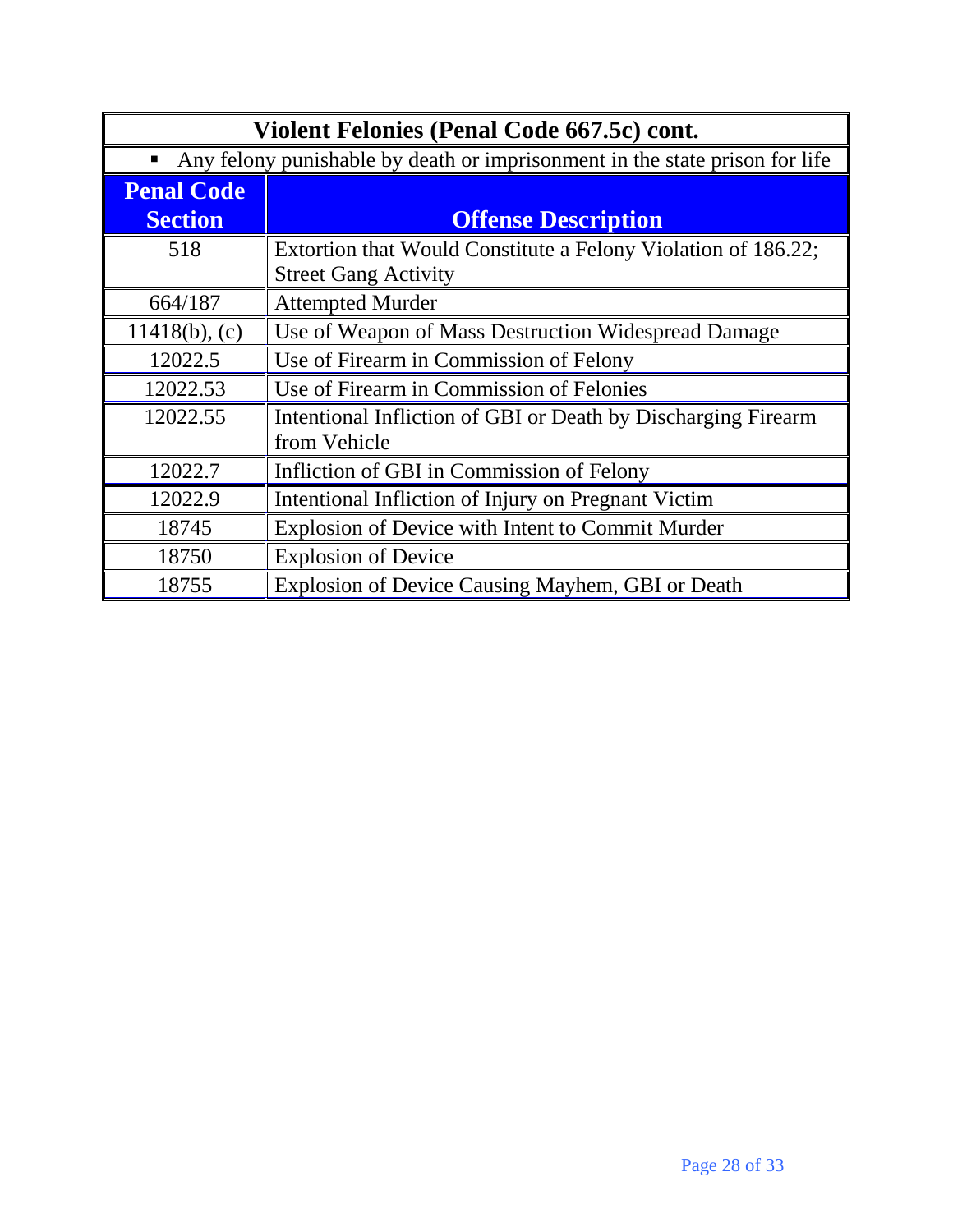| Serious Felonies – Penal Code 1192.7(c); 1192.8(a) |                                                                                                                                                        |  |  |
|----------------------------------------------------|--------------------------------------------------------------------------------------------------------------------------------------------------------|--|--|
| <b>Penal Code</b>                                  |                                                                                                                                                        |  |  |
| <b>Section</b>                                     | <b>Offense Description</b>                                                                                                                             |  |  |
| 136.1                                              | <b>Intimidation of Victims or Witnesses</b>                                                                                                            |  |  |
| 186.22                                             | Criminal Street Gang Activity that Constitutes a Felony                                                                                                |  |  |
| 187, 189                                           | Murder                                                                                                                                                 |  |  |
| 191.5                                              | Gross Vehicular Manslaughter Involving Personal Infliction of<br>GBI or Personal Use of Dangerous or Deadly Weapon                                     |  |  |
| 192(a)                                             | <b>Voluntary Manslaughter</b>                                                                                                                          |  |  |
| 192(c)(1),<br>(3)                                  | Vehicular Manslaughter Involving Personal Infliction of GBI or<br>Personal Use of Dangerous or Deadly Weapon                                           |  |  |
| $192.5(a)$ ,<br>(c)                                | Vehicular Manslaughter with Vessel Involving Personal<br>Infliction of GBI or Personal Use of Dangerous or Deadly<br>Weapon                            |  |  |
| 203, 205                                           | Mayhem                                                                                                                                                 |  |  |
| 207-209.5                                          | Kidnapping                                                                                                                                             |  |  |
| 211                                                | Robbery or Bank Robbery                                                                                                                                |  |  |
| 215                                                | Carjacking                                                                                                                                             |  |  |
| 220                                                | Assault with the Intent to Commit Mayhem, Rape, Sodomy or<br><b>Oral Copulation</b>                                                                    |  |  |
| 220, 211, 261                                      | <b>Assault with Intent to Commit Rape or Robbery</b>                                                                                                   |  |  |
| 244                                                | Throwing Acid or Flammable Substances                                                                                                                  |  |  |
| 245(c)                                             | Assault with a Deadly Weapon, Firearm, Machinegun, Assault<br>Weapon, or Semiautomatic Firearm or Assault on a Peace<br>Officer or Firefighter         |  |  |
| 245.2 to 245.5                                     | Assault with a Deadly Weapon Against a Public Transit<br>Employee, Custodial Officer, or School Employee                                               |  |  |
| 246                                                | Discharge of a Firearm at an Inhabited Dwelling, Vehicle or<br>Aircraft                                                                                |  |  |
| 261, 262                                           | Rape                                                                                                                                                   |  |  |
| 264.1                                              | Commission of Rape or Sexual Penetration in Concert with<br><b>Another Person</b>                                                                      |  |  |
| 286(c)                                             | Sodomy by Force, Violence, Duress, Menace, Threat of GBI, or<br>Fear of Immediate and Unlawful Bodily Injury on the Victim or<br><b>Another Person</b> |  |  |
| 288                                                | Lewd or Lascivious Act on a Child Under the Age of 14                                                                                                  |  |  |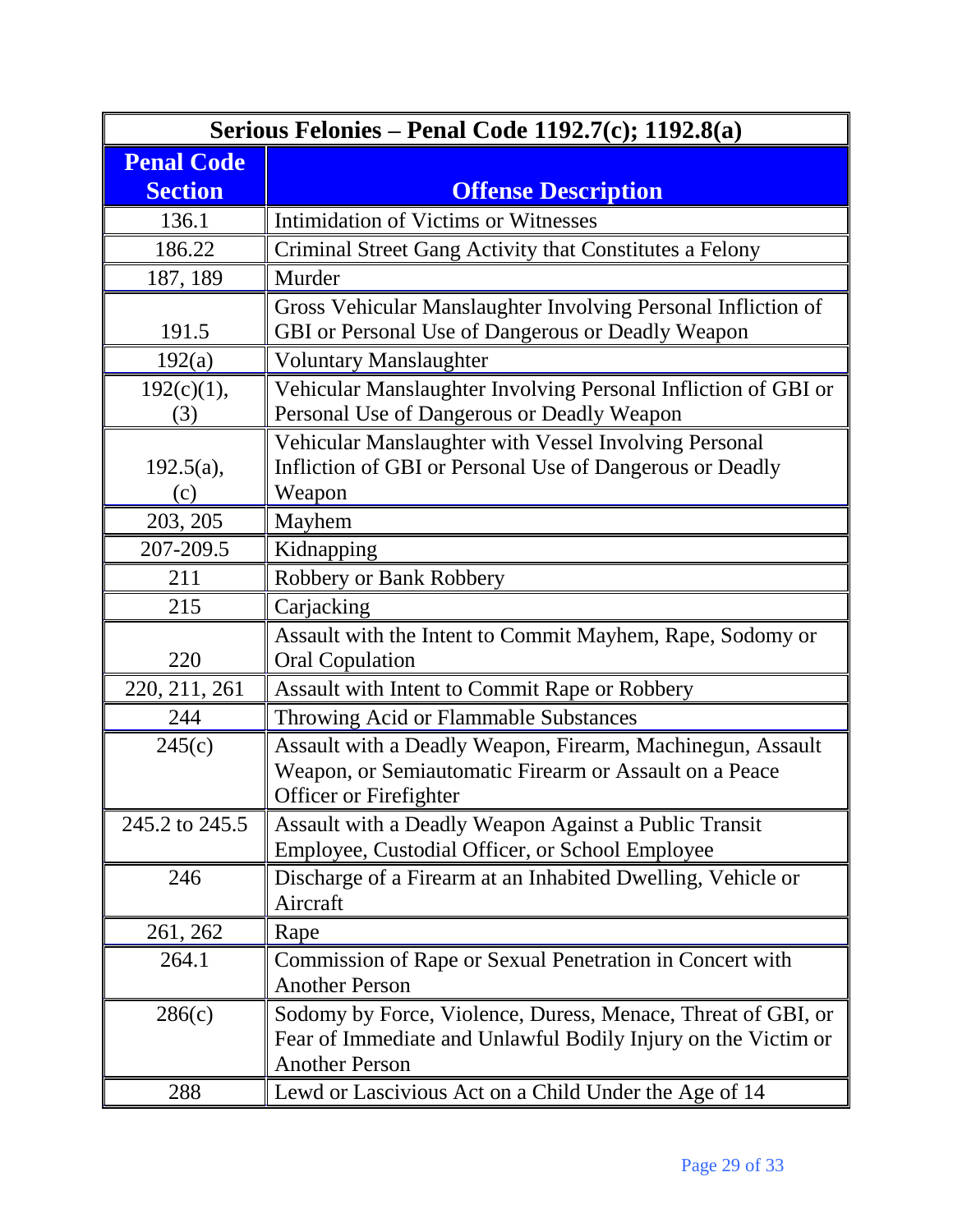| Serious Felonies – Penal Code 1192.7(c); 1192.8(a) cont. |                                                                                                                                                          |  |  |  |
|----------------------------------------------------------|----------------------------------------------------------------------------------------------------------------------------------------------------------|--|--|--|
| <b>Penal Code</b>                                        |                                                                                                                                                          |  |  |  |
| <b>Section</b>                                           | <b>Offense Description</b>                                                                                                                               |  |  |  |
| 288a(c)                                                  | Oral Copulation by Force, Violence, Duress, Menace, Threat of<br>GBI, or Fear of Immediate and Unlawful Bodily Injury on the<br>Victim or Another Person |  |  |  |
| 288.5                                                    | Continuous Sexual Abuse of a Child                                                                                                                       |  |  |  |
| 289(a)                                                   | Sexual Penetration by Force, Violence, Duress, Menace, or Fear<br>of Immediate and Unlawful Bodily Injury on the Victim or<br><b>Another Person</b>      |  |  |  |
| 422                                                      | <b>Criminal Threats</b>                                                                                                                                  |  |  |  |
| 451                                                      | Arson                                                                                                                                                    |  |  |  |
| 459, 460                                                 | <b>First Degree Burglary</b>                                                                                                                             |  |  |  |
| 487                                                      | Grand Theft Involving a Firearm                                                                                                                          |  |  |  |
| 664/187                                                  | <b>Attempted Murder</b>                                                                                                                                  |  |  |  |
| 4500                                                     | Assault by a Life Prisoner on a Non-Inmate                                                                                                               |  |  |  |
| 4501                                                     | Assault with a Deadly Weapon by an Inmate                                                                                                                |  |  |  |
| 4503                                                     | Holding of a Hostage by a Person Confined in a State Prison                                                                                              |  |  |  |
| $11418(b)$ , (c)                                         | Use of Weapon of Mass Destruction in Form that may Cause<br><b>Widespread Damage</b>                                                                     |  |  |  |
|                                                          | Any attempt to do above, except assault pursuant to PC<br>1192.7(c)(39)                                                                                  |  |  |  |
|                                                          | Any conspiracy to commit an offense above pursuant to PC<br>1192.7(c)(42)                                                                                |  |  |  |
| 12022(b)(1)                                              | Personal Use of Dangerous, Deadly Weapon                                                                                                                 |  |  |  |
| 12022.5                                                  | Personal Use of a Firearm                                                                                                                                |  |  |  |
| 12022.7                                                  | Personal Infliction of GBI                                                                                                                               |  |  |  |
| 12303.3                                                  | Exploding a Destructive Device or any Explosive with Intent to<br>Injure                                                                                 |  |  |  |
| 18745                                                    | Exploding a Destructive Device or any Explosive with Intent to<br>Murder                                                                                 |  |  |  |
| 18750                                                    | Exploding a Destructive Device or any Explosive Causing GBI                                                                                              |  |  |  |
| 18755                                                    | Exploding a Destructive Device Causing Mayhem, Death or<br><b>GBI</b>                                                                                    |  |  |  |
| $26100(c)$ , (d)                                         | Shooting from a Vehicle                                                                                                                                  |  |  |  |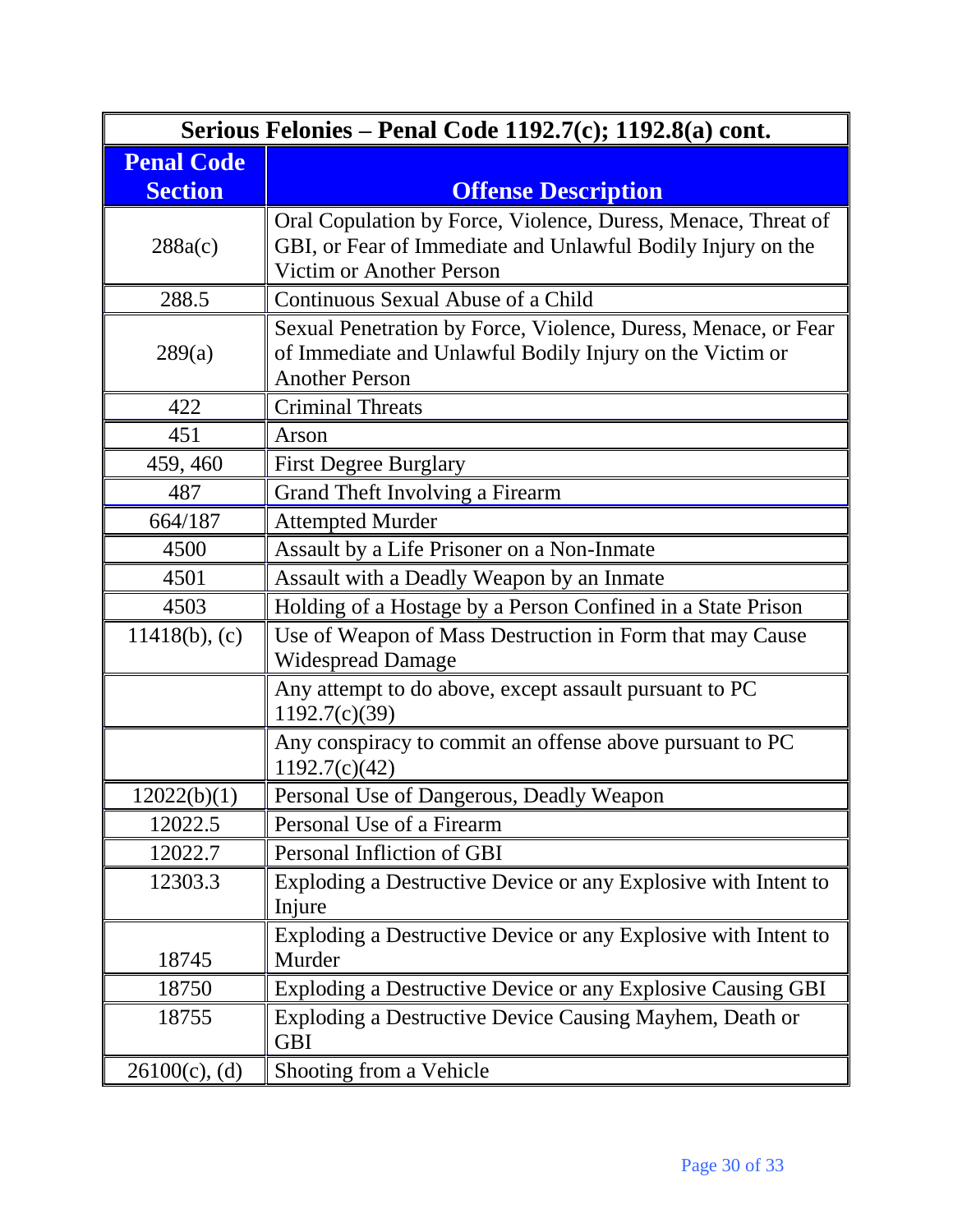| <b>Health and Safety Code Section</b> |                                                           |  |  |
|---------------------------------------|-----------------------------------------------------------|--|--|
| <b>Health &amp;</b>                   |                                                           |  |  |
| <b>Safety Code</b>                    | <b>Offense Description</b>                                |  |  |
| 11353                                 | Selling or Giving Heroin, Cocaine or Methamphetamine to a |  |  |
|                                       | Minor                                                     |  |  |

| <b>Vehicle Code Section</b> |                                                                 |  |  |
|-----------------------------|-----------------------------------------------------------------|--|--|
| <b>Vehicle Code</b>         |                                                                 |  |  |
| <b>Section</b>              | <b>Offense Description</b>                                      |  |  |
| 2800.3                      | Evading Police Officer Causing Death or Injury with Personal    |  |  |
|                             | Infliction of GBI or Personal Use of Dangerous or Deadly        |  |  |
|                             | Weapon                                                          |  |  |
| 23104(b)                    | Reckless Driving Causing Bodily Injury with Personal Infliction |  |  |
|                             | of GBI or Personal Use of Dangerous or Deadly Weapon            |  |  |
| 23153                       | DUI Causing Injury with Personal Infliction of GBI or Personal  |  |  |
|                             | Use of a Dangerous or Deadly Weapon                             |  |  |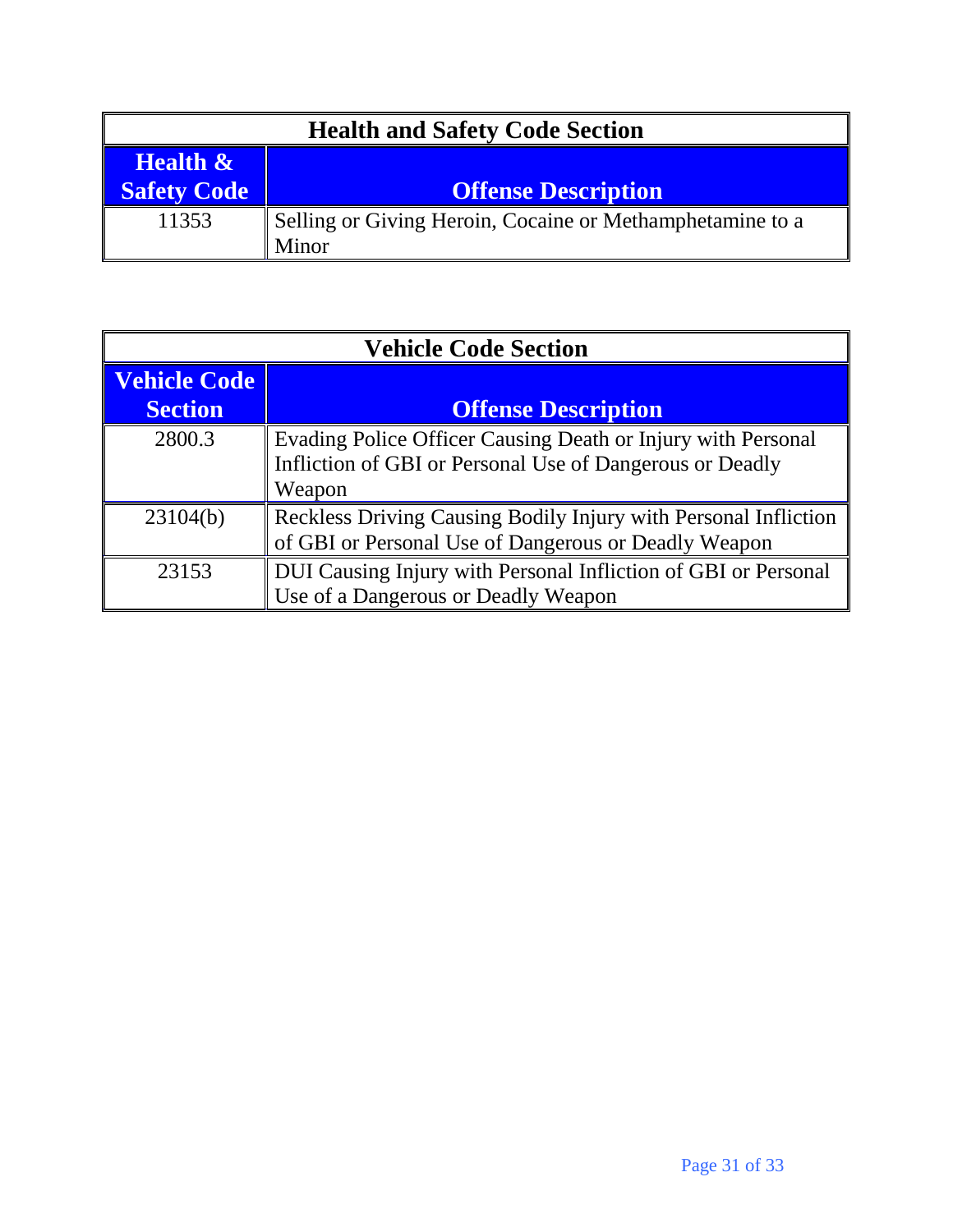#### **4.0 Uniform Misdemeanor Bail Schedule**

- For any misdemeanor offense for which the bail is not set forth in this schedule, the presumptive bail is \$5,000.
- For a misdemeanor violation of probation, the presumptive bail is \$10,000.

| <b>Misdemeanor</b> |                                                | <b>Presumptive</b>          |
|--------------------|------------------------------------------------|-----------------------------|
| <b>Code</b>        | <b>Offense Description</b>                     | <b>Bail</b>                 |
| 166 PC             | Violation of Court Order                       | \$10,000                    |
| 236 PC             | False Imprisonment w/o force or violence       | \$10,000                    |
| 243 $(a)-(e) PC$   | Battery (Peace Officer, Domestic Battery)      | \$15,000                    |
| 243.5 PC           | <b>Assault on School Property</b>              | \$10,000                    |
| 245(a) PC          | <b>Assault with Deadly Weapon/Firearm</b>      | \$10,000                    |
| 273a (b) PC        | <b>Child Endangerment</b>                      | \$15,000                    |
| 273.5 PC           | Infliction of Corporal Injury (DV)             | \$15,000                    |
| 273.6(a) PC        | Violation of Protective Order                  | \$15,000                    |
| 290 PC             | Failure to Register as a Sex Offender          | \$15,000                    |
| 314.1 PC           | Lewd and Obscene Conduct                       | \$10,000                    |
| 368(c) PC          | <b>Elder Abuse</b>                             | \$15,000                    |
| 417 PC             | <b>Brandishing a Firearm</b>                   | \$10,000                    |
| 647(a) PC          | Lewd Conduct in Public                         | \$10,000                    |
| 647(b) PC          | Prostitution with Prior Conviction / FTA       | 10,000                      |
| 647.6 PC           | <b>Child Molestation</b>                       | \$15,000                    |
| 1203.2 PC          | <b>Probation Violations</b>                    | \$10,000                    |
| 1320(a) PC         | Failure to Appear                              | \$10,000                    |
|                    | $2nd$ Failure to Appear in Same Case           | \$20,000                    |
|                    | 3 <sup>rd</sup> Failure to Appear in Same Case | \$30,000                    |
|                    | Each subsequent Failure to Appear              | Additional \$10,000<br>Each |